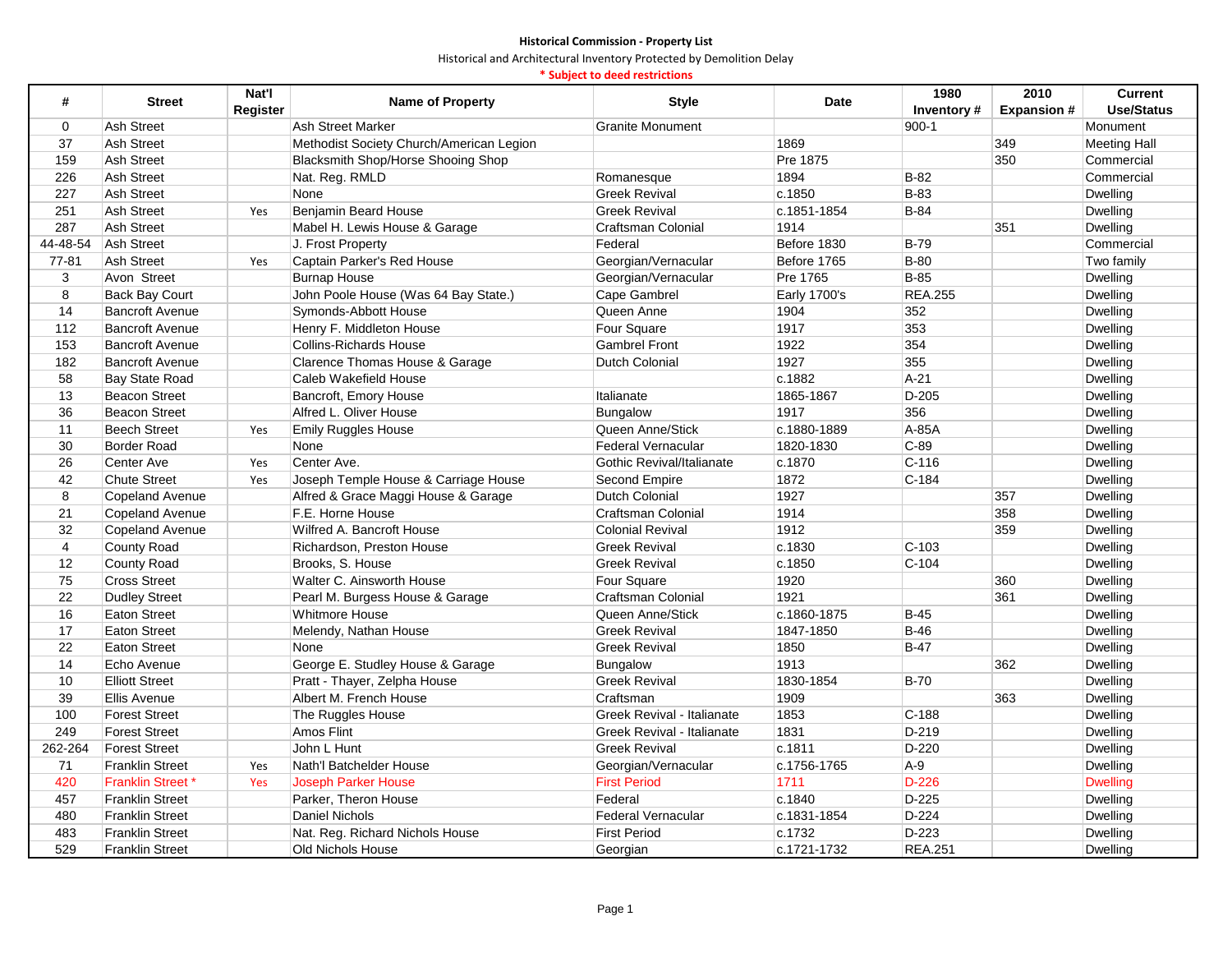|           |                          |     |                                              | * Subject to deed restrictions |                   |                |     |                        |
|-----------|--------------------------|-----|----------------------------------------------|--------------------------------|-------------------|----------------|-----|------------------------|
| 127-129   | <b>Franklin Street</b>   | Yes | <b>Batchelder House</b>                      | Federal                        | 1825              | $A-10$         |     | Commercial             |
| $13 - 15$ | <b>Fremont Street</b>    |     | Daniel Cressey House & Barn                  | Greek Revival - Italianate     | c.1825-1854       | $C-142$        |     | Dwelling               |
| $21 - 23$ | <b>Gardner Street</b>    |     | Elizabeth A. Power Duplex                    | <b>Duplex</b>                  | 1925              |                | 364 | <b>Dwelling</b>        |
| 9         | <b>Gould Street</b>      |     | Kingman, F. House                            | Italianate                     | c.1854            | $C - 171$      |     | Dwelling               |
| 24        | <b>Gould Street *</b>    | Yes | Ace Art Co                                   | <b>Art Deco</b>                | 1924              | $C-170$        |     | <b>Mixed Use</b>       |
| 11        | <b>Grand Street</b>      |     | David G Richardson Home                      | Queen Anne                     | c.1889            | $C-191$        |     | <b>Dwelling</b>        |
| 14        | <b>Grand Street</b>      |     | Mrs. Lottie Gray House                       | Queen Anne                     | 1908              |                | 365 | <b>Dwelling</b>        |
| 61        | <b>Grand Street</b>      |     | James Ellison House                          | Queen Anne                     | c.1890            |                | 366 | <b>Dwelling</b>        |
| 64        | <b>Grand Street</b>      |     | Gray, William - DeCoster, Algernon House     | <b>Gambrel Cape</b>            | 1935              |                | 367 | <b>Dwelling</b>        |
| 79        | <b>Grand Street</b>      |     | Wilbur S. Sanders House                      | Craftsman                      | 1906              |                | 368 | Dwelling               |
| 14        | <b>Green Street</b>      |     | Greenwood House                              | Italianate Vernacular          | 1870              | $C-169$        |     | <b>Dwelling</b>        |
| 14        | <b>Grove Street</b>      |     | None                                         | <b>Greek Revival</b>           | c.1831-1854       | $D-214$        |     | Dwelling               |
| 40        | <b>Grove Street</b>      |     | Nichols, John N. House                       | <b>Greek Revival</b>           | 1850-1854         | $D-216$        |     | Dwelling               |
| 51        | <b>Grove Street</b>      |     | None - House and Barn                        | <b>Federal Vernacular</b>      | Pre 1870          | $D-217$        |     | <b>Dwelling</b>        |
| 68        | <b>Grove Street</b>      |     | Nehemiah Bancroft                            | Federal Vernacular altered     | c.1815            | $D-218$        |     | Dwelling               |
| 107       | <b>Grove Street</b>      | Yes | Parker, Joseph House                         | Federal/Vernacular             | Before 1795; 1808 | $D-221$        |     | <b>Dwelling</b>        |
| 409       | <b>Grove Street*</b>     | Yes | <b>Foster Emerson House</b>                  | <b>First Period</b>            | c.1710            | D-222          |     | <b>Dwelling</b>        |
| 75        | <b>Hancock Street</b>    |     | William L. McIntire House                    | Stick Style                    | By 1889           |                | 369 | Dwelling               |
| 13        | Hanscom Avenue           |     | Otis & Esther Hodgkins House                 | Gablefront                     | 1928              |                | 370 | <b>Dwelling</b>        |
| 21        | Hanscom Avenue           |     | W. Corydon Kohl House                        | <b>Tudor Revival</b>           | 1930              |                | 371 | Dwelling               |
| 33        | Hanscom Avenue           |     | Clarence E. Carter House                     | <b>Gambrel Cottage</b>         | 1916              |                | 372 | <b>Dwelling</b>        |
| 65        | <b>Harnden Street</b>    | Yes | <b>Common District</b>                       | Federal/Vernacular             | c.1807-1813       | $B-51$         |     | <b>Dwelling</b>        |
| 83        | <b>Harnden Street</b>    | Yes | <b>Common District</b>                       | Queen Anne/Stick               | 1881              | <b>B-229X</b>  |     | Dwelling               |
| 93-95     | <b>Harnden Street</b>    | Yes | <b>Common District</b>                       | Queen Anne/Stick               | 1874              | <b>B-230X</b>  |     | <b>Dwelling</b>        |
| 62        | <b>Hartshorn Street</b>  |     | Richard H. Cox House                         | <b>Garrison Colonial</b>       | 1939              |                | 373 | <b>Dwelling</b>        |
| 25        | <b>Haven Street</b>      |     | RMLD Dept. Office                            | Art Deco                       | 1939              | 268            |     | Commercial             |
| 68        | <b>Haven Street</b>      |     | <b>Brande Block</b>                          | Commercial                     | 1924              |                | 374 | <b>Dwelling</b>        |
| 75        | <b>Haven Street</b>      |     | Flat Iron Building                           | French 2nd Empire              | c.1870            |                | 449 | Dwelling               |
| 78        | <b>Haven Street</b>      |     | <b>Cooperative Building</b>                  |                                | 1883              |                | 375 | <b>Dwelling</b>        |
| 136       | Haven Street*            | Yes | <b>US Post Office (Former)</b>               | <b>Georgian Revival</b>        | 1918              | <b>REA.263</b> |     | <b>Mixed Use Added</b> |
| 175       | <b>Haven Street</b>      |     | Gowing Block                                 |                                | c.1870            |                | 376 | Dwelling               |
| 316       | <b>Haven Street</b>      | Yes | Parker House                                 | Queen Anne/Stick               | 1881              | <b>B-67</b>    |     | <b>Dwelling</b>        |
| 322       | <b>Haven Street</b>      | Yes | 322 Haven Street                             | Gothic Revival/Italianate      | c.1886-1889       | <b>B-68</b>    |     | <b>Dwelling</b>        |
| 256-274   | <b>Haven Street</b>      | Yes | <b>Manning Row Houses</b>                    | Italianate                     | 1886              | $B-65$         |     | Apartments             |
| 273       | <b>Haverhill Street</b>  | Yes | 10-Footer Shoe Shop                          | Outbuilding                    | 19th Century      | A-227          |     | Storage                |
| 293       | <b>Haverhill Street</b>  | Yes | Battell, P.P. House                          | Federal                        | c.1806            | $A-8$          |     | Dwelling               |
| 300       | <b>Haverhill Street</b>  |     | St. Athanasius Church                        | Contemporary                   | 1960              |                | 377 | Church                 |
| 320       | <b>Haverhill Street*</b> | Yes | <b>Thomas Symonds House</b>                  | Federal                        | c.1785            | $A - 7$        |     | <b>Dwelling</b>        |
| 379       | <b>Haverhill Street</b>  | Yes | <b>Timothy Hartshorn</b>                     | Federal/Vernacular             | c.1787            | $A-6$          |     | <b>Dwelling</b>        |
| 434       | <b>Haverhill Street</b>  | Yes | Daniel Nichols House                         | Georgian/Vernacular            | 1741-1742         | $A-5$          |     | <b>Dwelling</b>        |
| 453       | <b>Haverhill Street</b>  | Yes | Joseph L. Pratt House                        | Federal/Greek Revival          | c.1834            | $A-4$          |     | Dwelling               |
| 456       | <b>Haverhill Street</b>  | Yes | Benjamin S. Pratt House, Barn & Summer House | Federal/Vernacular             | 1809              | $A-3$          |     | <b>Dwelling</b>        |
| 536       | <b>Haverhill Street</b>  |     | <b>Samuel Pratt House</b>                    | Federal/Italianate             | 1840-1850         | $A-2$          |     | <b>Dwelling</b>        |
| 556       | <b>Haverhill Street</b>  |     | <b>Granger Carroll House</b>                 | Cape Cod                       | 1934              |                | 378 | <b>Dwelling</b>        |
| 572       | <b>Haverhill Street</b>  | Yes | Hartshorn - Pratt House & Barn               | <b>First Period</b>            | 1696-1731         | $A-1$          |     | <b>Dwelling</b>        |
|           | <b>Haverhill Street</b>  |     | <b>Haverhill Street Milestone</b>            | <b>Granite Monument</b>        |                   | 900-4          |     | Monument               |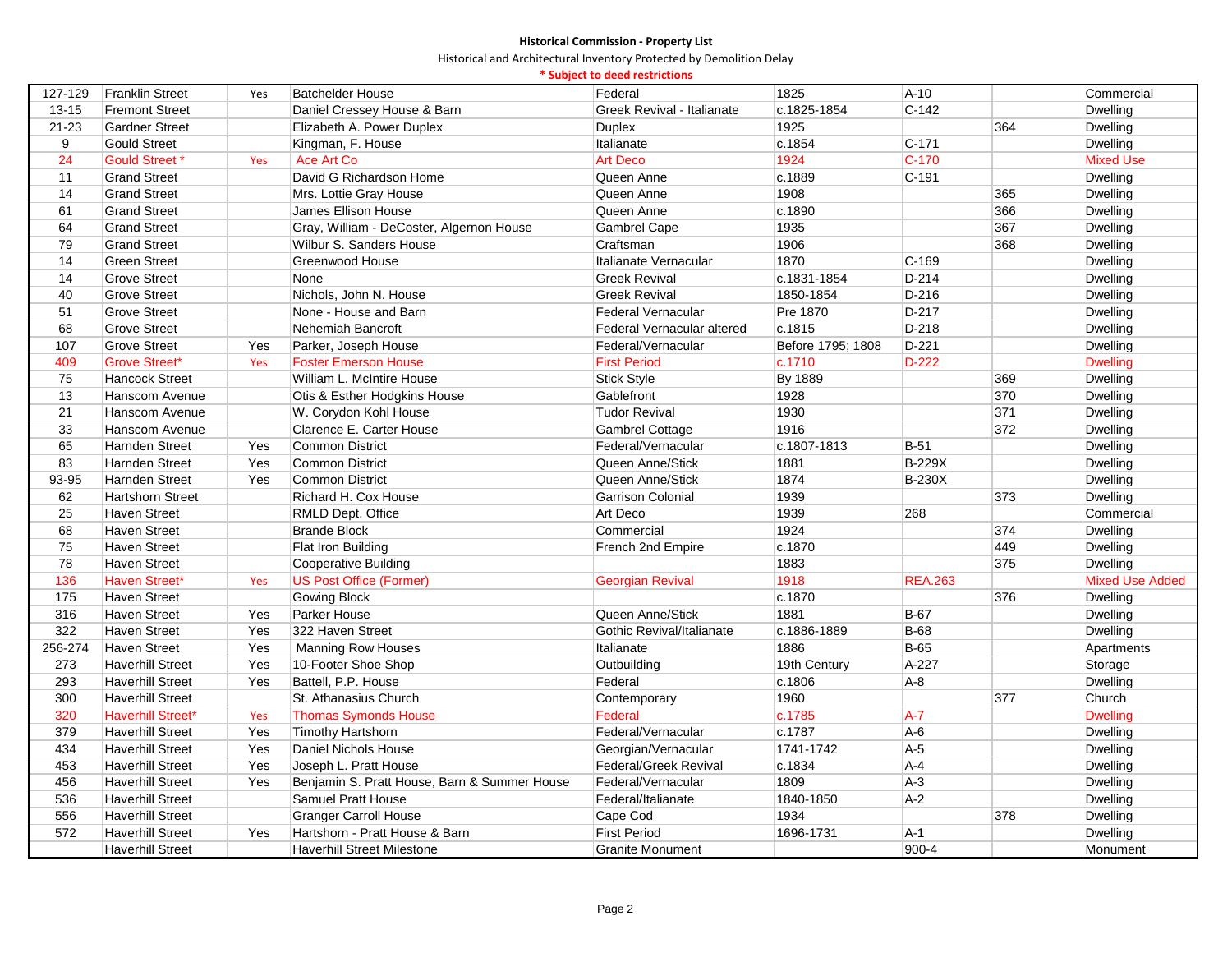Historical and Architectural Inventory Protected by Demolition Delay

# **\* Subject to deed restrictions**

| 129          | <b>High Street</b>             | Yes | 129 High St. + Carriage House            | Queen Anne               | c.1896        | $C-194$        |            | Dwelling                    |
|--------------|--------------------------------|-----|------------------------------------------|--------------------------|---------------|----------------|------------|-----------------------------|
| 145          | <b>High Street</b>             |     | Dudley Hunt House                        | Queen Anne               | 1885          |                | 379        | Dwelling                    |
| 140-142      | <b>High Street</b>             | Yes | Jacob W. Manning House                   | Queen Anne/Stick         | 1877          | $C-195$        |            | Dwelling                    |
| 193-195      | <b>High Street</b>             |     | Simon Nichols Homestead                  | Federal Vernacular       | 1795          | $C-196$        |            | Dwelling                    |
| 3            | <b>Highland Street</b>         |     | <b>Frederick Wakefield House</b>         | Greek Revival            | 1841-1850     | $D-202$        |            | Dwelling                    |
| 97           | <b>Highland Street</b>         |     | G.A. Stewart House                       | Craftsman                | 1926          |                | 380        | Dwelling                    |
| 20           | <b>Hillcrest Road</b>          |     | Muzzy House                              | Craftsman Colonial       | 1912          |                | 381        | Dwelling                    |
| 27           | <b>Hillcrest Road</b>          |     | Edward M. Sawyer House                   | Queen Anne               | c.1891        |                | <b>New</b> | Dwelling                    |
| 56           | <b>Hillcrest Road</b>          |     | Marc S. Wright House                     | <b>Tudor Revival</b>     | 1926          |                | 382        | Dwelling                    |
| 55           | <b>Hopkins Street</b>          | Yes | <b>Walnut Street School</b>              | Italianate               | 1853          | $C-94$         |            | Theater                     |
|              | <b>Hopkins Street</b>          |     | <b>Hopkins Street Marker</b>             | <b>Granite Marker</b>    | 1812-1868     | 900-2          |            | Monument                    |
| 77           | <b>Howard Street</b>           |     | Nat. Reg. Howard Street 77               | International Vernacular | 1895          | $C-107$        |            | <b>Dwelling</b>             |
| 15           | <b>Intervale Terrace</b>       |     | Frank Bessom House                       | <b>Gambrel Front</b>     | 1899          |                | 383        | Dwelling                    |
| 99           | John Carver Rd.                |     | Sheehy House                             | Cape Cod                 | 1952          |                | 385        | Dwelling                    |
| 32           | John Street                    |     | Damon House                              | Georgian/Gambrel         | c.1751        | B-247          |            | Multi-family                |
| 48           | John Street                    |     | Wakefield, Dr. Horace P. House           | <b>Greek Revival</b>     | 1875-1899     | <b>B-56</b>    |            | Two family                  |
| 66           | John Street                    |     | None                                     | <b>Greek Revival</b>     | 1842-1854     | <b>B-57</b>    |            | Dwelling                    |
| 96           | John Street                    |     | None - House and Barn                    | Federal/Greek Revival    | c.1840-1854   | <b>B-58</b>    |            | <b>Dwelling</b>             |
| $24 - 26$    | John Street                    |     | Stinchfield, Mehitable E. House          | Italianate               | c.1875        | <b>B-55</b>    |            | Two family                  |
| 89           | King Street                    |     | Arthur S. Hayden/Carter K. Ruggles House | Dutch Colonial           | 1929          |                | 386        | Dwelling                    |
| 93           | King Street                    |     | Arthur S. Nesmith House                  | Cape Cod                 | 1936          |                | 387        | Dwelling                    |
| $\mathbf{1}$ | Leaning Elm Dr                 |     | John Weston House & Leaning Elm Farm     | Georgian Vernacular      | Prior to 1765 | $B-78$         |            | Condominiums                |
| 22           | Lee Street                     |     | Kenneth C. Wright House                  | <b>Tudor Revival</b>     | 1931          |                | 388        | Dwelling                    |
| 32           | <b>Lincoln Street*</b>         | Yes | <b>Boston &amp; Maine RR Depot</b>       | <b>Queen Anne/Stick</b>  | 1870          | $C-168$        |            | Depot                       |
| 22           | <b>Linden Street</b>           |     | None                                     | Queen Anne               | c.1890-1899   | $C-189$        |            | <b>Dwelling</b>             |
| 25           | <b>Linden Street</b>           | Yes | <b>Bowser Gazebo</b>                     | Outbuilding              | Pre 1894      | $C-190$        |            | Gazebo                      |
| 41           | <b>Locust Street</b>           |     | None                                     | <b>Greek Revival</b>     | 1854-1875     | $D-204$        |            | Dwelling                    |
| 50           | <b>Locust Street</b>           |     | Josephine Cutcliffe House                | <b>Bungalow</b>          | 1914          |                | 389        | <b>Dwelling</b>             |
| 10           | Longview Road                  |     | Albertina Jacob House                    | <b>Colonial Revival</b>  | 1931          |                | 390        | Dwelling                    |
| 16           |                                |     | Albion & Natalie Metcalf House           | <b>Tudor Revival</b>     | 1932          |                | 391        |                             |
| 17           | Longview Road<br>Longview Road |     | Bessie Long McLane House                 | <b>Tudor Revival</b>     | 1926          |                | 392        | <b>Dwelling</b>             |
| 24           | Longview Road                  |     | Dr. Ernest Richmond House                | <b>Tudor Revival</b>     | 1929          |                | 393        | Dwelling                    |
| 54           |                                |     | Norman Duncan House                      |                          | 1935          |                | 394        | <b>Dwelling</b><br>Dwelling |
| $\mathbf 0$  | Longview Road                  | Yes |                                          | Contemporary             |               |                |            |                             |
|              | <b>Lowell Street</b>           |     | <b>Laurel Hill Cemetery</b>              | Cemetery                 | 1737<br>1918  | 800-1<br>D-197 |            | Cemetery                    |
| 6            | <b>Lowell Street</b>           | Yes | Common Dist. Reading Library             | Georgian Revival         |               |                |            | <b>Town Hall Annex</b>      |
| 16           | <b>Lowell Street</b>           | Yes | Common Dist. Town Hall                   | Georgian Revival         | 1918          | $D-198$        |            | <b>Municipal Offices</b>    |
| 32           | <b>Lowell Street</b>           | Yes | First Church of Christ Scientist         | Neo-Gothic               | 1913-1914     | $240-X$        |            | Commercial                  |
| 37           | <b>Lowell Street</b>           | Yes | Congregational Parsonage                 | Federal/Vernacular       | 1823          | D-200          |            | Dwelling                    |
| 55           | <b>Lowell Street</b>           | Yes | Sanborn, Rev. Peter House                | Federal/Vernacular       | c.1812        | $D-209$        |            | Dwelling                    |
| 61           | <b>Lowell Street</b>           |     | Charles A. Damon House                   | Gambrel Cottage          | 1899          |                | 395        | <b>Dwelling</b>             |
| 69           | <b>Lowell Street</b>           |     | <b>Skillen House</b>                     | Queen Anne               | c.1880        |                | 396        | Dwelling                    |
| 93           | <b>Lowell Street</b>           |     | Richardson, Jason W. House               | Queen Anne               | 1887          | D-210          |            | <b>Dwelling</b>             |
| 101          | <b>Lowell Street</b>           | Yes | Bancroft, Joseph House                   | Federal/Vernacular       | 1833          | D-211          |            | Dwelling                    |
| 327          | <b>Lowell Street</b>           |     | Wendell P. Lee House                     | Shingle/Colonial         | 1899          |                | 397        | Dwelling                    |
| 351          | <b>Lowell Street</b>           |     | Albert C. Robinson House                 | Eclectic                 | 1898          |                | 398        | Dwelling                    |
| 361          | <b>Lowell Street</b>           |     | Cahill, Arthur E. House                  | Queen Anne               | 1891          | D-213          |            | <b>Dwelling</b>             |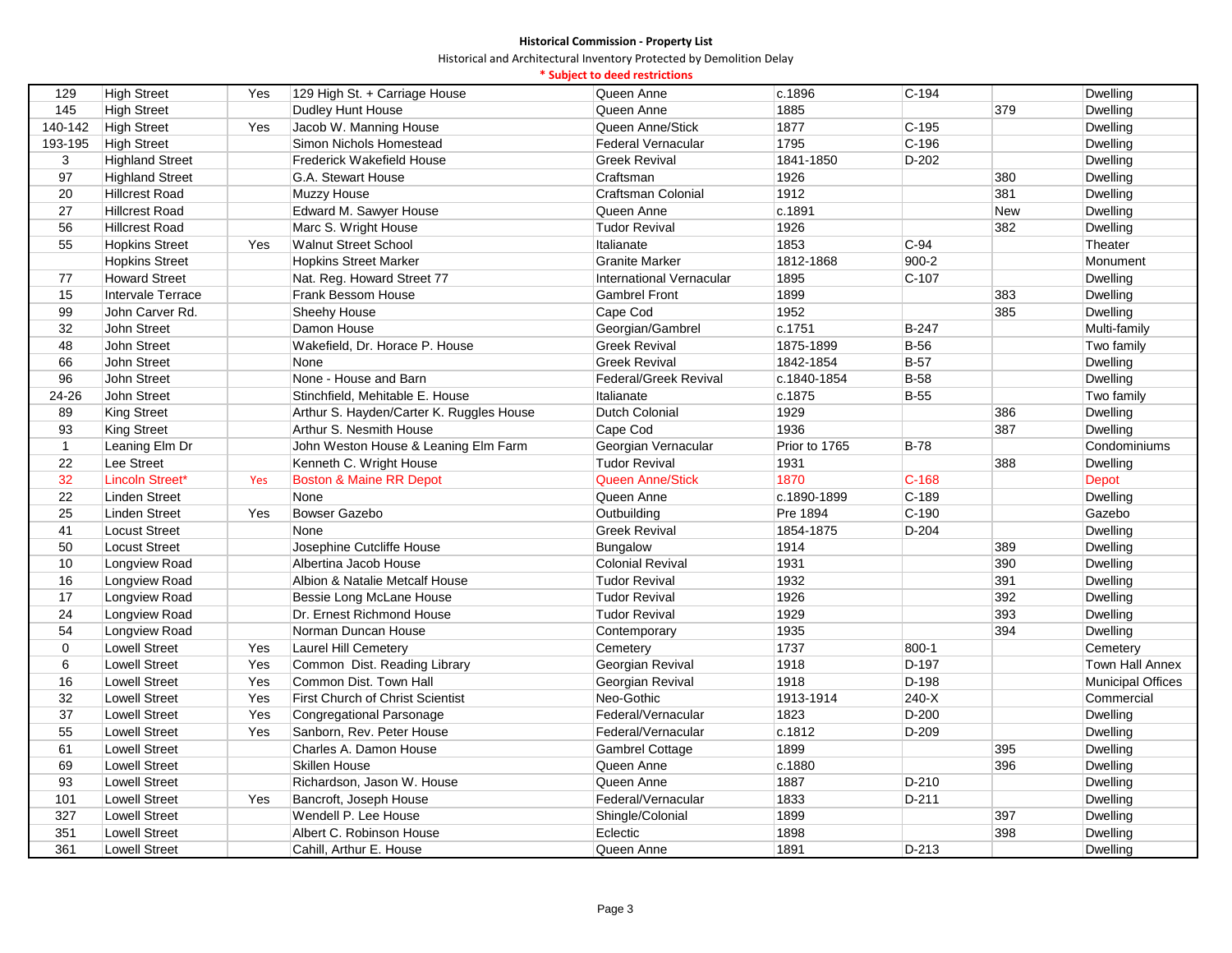|  |  |  |  | * Subject to deed restrictions |
|--|--|--|--|--------------------------------|
|--|--|--|--|--------------------------------|

| 402     | <b>Lowell Street</b>  |     | <b>Forrest Benton House</b>             | Cape Cod                        | 1939        |               | 399        | Dwelling               |
|---------|-----------------------|-----|-----------------------------------------|---------------------------------|-------------|---------------|------------|------------------------|
| 54 56   | <b>Lowell Street</b>  |     | None                                    | Queen Anne/Stick                | c.1900      | $D-201$       |            | Two family             |
| 190     | <b>Main Street</b>    |     | Sweetser, Thomas H. House               | Federal                         | c.1836      | $B-77$        |            | Dwelling               |
| 206     | <b>Main Street</b>    |     | McIntire, Charles B. House              | <b>Greek Revival</b>            | 1854        | $B-76$        |            | Dwelling               |
| 335     | <b>Main Street</b>    |     | <b>Barry Buick Motor Sales</b>          |                                 | 1930        |               | 400        | Commercial             |
| 531     | Main Street           |     | Davis Service Sta./Read. Chronicle      | Commercial                      | 1929        |               | 402        | Dwelling               |
| 620     | <b>Main Street</b>    |     | Masonic Block Addition/M. F. Charles    | <b>Classical Revival</b>        | 1930        |               | 405        | Commercial             |
| 643     | <b>Main Street</b>    |     | <b>Bank Building</b>                    | Fr. Sec. Emp. (alt.)            | 1860        |               | 407        | <b>Dwelling</b>        |
| 767     | <b>Main Street</b>    |     | <b>Bent House</b>                       | <b>Colonial Revival</b>         | c. 1900     |               | <b>New</b> | Dwelling               |
| 797     | Main Street           |     | Nat. Reg. Alden Batchelder House & Barn | Italianate                      | 1849        | $A-29$        |            | Dwelling               |
| 832     | <b>Main Street</b>    |     | Charles Parker House & Barn             | Wood Framed Half House          | c.1806      |               | <b>New</b> | Dwelling               |
| 836     | <b>Main Street</b>    |     | <b>Milo Parker House</b>                | <b>Greek Revival</b>            | c.1850-1853 | $A-28$        |            | Dwelling               |
| 935     | <b>Main Street</b>    |     | House & Barn                            | Federal Vernacular              | c.1850-1854 | A-27          |            | Dwelling               |
| 1000    | Main Street           |     | Taber, Albert House                     | Bungalow/Craftsman              | 1913        | $A-26$        |            | Dwelling               |
| 1126    | <b>Main Street</b>    |     | Carroll L. Bangs House                  | Bungalow                        | 1911        |               | 409        | Commercial             |
| 1149    | <b>Main Street</b>    |     | Haggerty-Schneider House                | Bungalow                        | 1912        |               | 410        | Dwelling               |
| 1177    | <b>Main Street</b>    | Yes | John B Nichols House                    | <b>Greek Revival/Italianate</b> | c.1853      | $A-24$        |            | Dwelling               |
| 1243    | <b>Main Street</b>    |     | None                                    | <b>Greek Revival</b>            | Pre 1830    | $A-23$        |            | Dwelling               |
| 1249    | <b>Main Street</b>    | Yes | Old Hose House                          | <b>Colonial Revival</b>         | 1902        | $A-22$        |            | Commercial             |
| 494-496 | <b>Main Street</b>    |     | Lewis-Parker House                      | Queen Anne                      | 1890        |               | 401        | Dwelling               |
| 581-591 | <b>Main Street</b>    |     | <b>Grant Block</b>                      | <b>Classical Revival</b>        | 1927        |               | 403        | Commercial             |
| 600-622 | <b>Main Street</b>    | Yes | Masonic Block/M. F. Charles             | 2nd Renaissance Revival         | 1894        | $C-172$       |            | Dwelling               |
| 601-607 | <b>Main Street</b>    |     | <b>Manning Block</b>                    | Commercial                      | 1898        |               | 404        | Dwelling               |
| 640-656 | Main Street           |     | Pfau Block                              | Commercial                      | 1930        |               | 406        | Dwelling               |
| 672-680 | Main Street           |     | <b>Richmond Block</b>                   | Commercial                      | 1913        |               | 408        | Dwelling               |
| 743-745 | <b>Main Street</b>    | Yes | Common Dist. Edgerley & Bessom          | Craftsman                       | 1915        | <b>B-248X</b> |            | Condominiums           |
| 12      | <b>Manning Street</b> |     | M. J. Zynsky House                      | Garrison Colonial               | 1938        |               | 411        | Dwelling               |
| 28      | Middlesex Avenue      |     | <b>Black-Partelow House</b>             | Four Square                     | c.1910      |               | 412        | Dwelling               |
| 44      | Middlesex Avenue      |     | <b>Black-Horton House</b>               | Queen Anne                      | 1896        |               | 413        | Dwelling               |
| 64      | Middlesex Avenue      | Yes | <b>Highland School</b>                  | 2nd Renaissance Revival         | 1896-1897   | $C-192$       |            | Library/Municipal      |
| 65      | Middlesex Avenue      |     | Walter J. Currier House                 | Craftsman                       | 1910        |               | 414        | Dwelling               |
| 97      | Middlesex Avenue      |     | <b>Foss House</b>                       | Gablefront                      | c.1880      |               | 415        | Dwelling               |
| 51      | <b>Mill Street</b>    | Yes | Jerry Nichols Tavern                    | Georgian/Vernacular             | c.1785      | $D-208$       |            | Dwelling               |
| 75      | <b>Mill Street</b>    |     | <b>Waterworks Engineers House</b>       | <b>Stick Style</b>              | 1897-1898   |               | 416        | Dwelling               |
| 16      | <b>Mineral Street</b> | Yes | 16 Mineral Street                       | Second Empire                   | 1873        | $C-193$       |            | Dwelling               |
| 64      | <b>Minot Street</b>   | Yes | Hall, Stephen House                     | <b>Gothic Revival</b>           | 1850's      | $C-115$       |            | Dwelling               |
| 65      | <b>Minot Street</b>   |     | Raymond Gardner House                   | Cape Cod                        | 1950        |               | 418        | Dwelling               |
| 14      | Mt Vernon St          |     | <b>Turner-Bussell House</b>             | Bungalow                        | 1912        |               | 419        | Dwelling               |
| 52      | Mt Vernon St          |     | Edwin C. Hanscom Duplex                 | <b>Duplex</b>                   | 1910        |               | 420        | Dwelling               |
| 41      | Mt.Vernon St          |     | Colburn, Capt. Josiah W. House          | <b>Greek Revival</b>            | 1850-1854   | $C-185$       |            | Dwelling               |
| 11      | Oak Street            |     | Ferguson, William W. House              | Queen Anne/Col. Revival         | 1909        | $C-100$       |            | Dwelling               |
| 41      | Oak Street            |     | Lane, Mrs. Thirza House                 | Four Square                     | 1911        |               | 421        | Dwelling               |
| 94      | Oak Street            |     | Kenneth Johnson House                   | Cape Cod                        | 1935        |               | 422        | Dwelling               |
| 48      | <b>Pearl Street</b>   |     | Milton S. Smith House & Barn            | Queen Anne                      | 1890        |               | 423        | Dwelling               |
| 75      | <b>Pearl Street</b>   | Yes | <b>Pearl Street School</b>              | Colonial Revival/Art Deco       | 1939        | A-249         |            | <b>Assisted Living</b> |
| 99      | <b>Pearl Street</b>   |     | Parker-Walker Homestead                 | <b>First Period</b>             | c.1714      | $A-18$        |            | <b>Dwelling</b>        |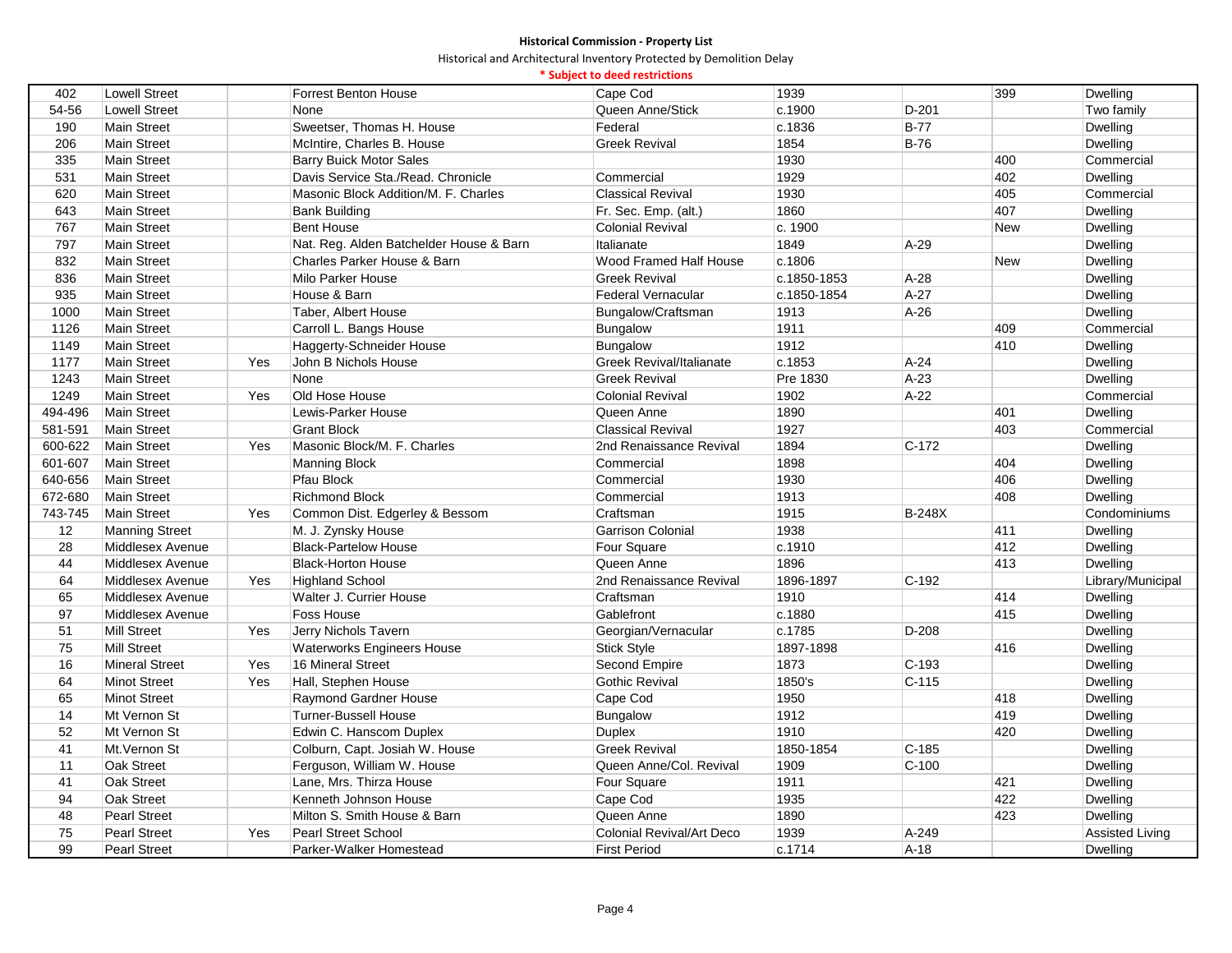|       |                        |     |                                             | * Subject to deed restrictions    |             |               |     |                 |
|-------|------------------------|-----|---------------------------------------------|-----------------------------------|-------------|---------------|-----|-----------------|
| 160   | <b>Pearl Street</b>    |     | None                                        | <b>Greek Revival</b>              | 1854-1875   | $A-17$        |     | Dwelling        |
| 273   | <b>Pearl Street</b>    | Yes | James Nichols House                         | Cape Gambrel                      | c.1795      | $A-16$        |     | Dwelling        |
| 309   | <b>Pearl Street</b>    |     | William P. Webb House                       | <b>Dutch Colonial</b>             | 1929-1930   |               | 424 | Dwelling        |
| 325   | <b>Pearl Street</b>    |     | Nichols, Edmund & Albert House              | Federal                           | 1800-1830   | $A-15$        |     | Dwelling        |
| 607   | <b>Pearl Street</b>    | Yes | <b>Batchelder House</b>                     | <b>Federal Vernacular</b>         | c.1783      | $A-14$        |     | Dwelling        |
| 707   | <b>Pearl Street</b>    |     | <b>Emerson Homestead</b>                    | <b>Federal Vernacular</b>         | c.1795-1800 | $A-13$        |     | <b>Dwelling</b> |
| 739   | <b>Pearl Street</b>    |     | Weston, Sumner Nelson House                 | Federal                           | c.1851-1854 | $A-12$        |     | Dwelling        |
| 753   | <b>Pearl Street</b>    |     | Pratt, Amos House/District Schoolhouse      | Federal/Greek Revival             | 1708        | $A-11$        |     | Dwelling        |
| 19    | Perkins Avenue         |     | George H. Clough House                      | <b>Craftsman Colonial</b>         | 1913        |               | 425 | Dwelling        |
| 20    | Perkins Avenue         |     | Willard S. Roberts House                    | <b>Tudor Revival</b>              | 1915        |               | 426 | Dwelling        |
| 20    | <b>Pierce Street</b>   |     | Eaton, E - Parker, George House             | Greek Revival - Italianate        | c.1855      | <b>B-37</b>   |     | Dwelling        |
| 20    | Pine Ridge Road        |     | Frank Knight House                          | <b>Colonial Revival</b>           | 1936        |               | 427 | Dwelling        |
| 26    | Pine Ridge Road        |     | Benjamin C. Bowen House                     | Cape Cod                          | 1936        |               | 428 | Dwelling        |
| 49    | <b>Pleasant Street</b> | Yes | Reading Municipal Bldg. - Fire              | Renaissance Revival/Stick         | 1883        | <b>B-59</b>   |     | Senior Center   |
| 97    | <b>Pleasant Street</b> |     | Dr. H. Wakefield                            | Gothic Revival/Octag.             | 1850's      | $B-61$        |     | Dwelling        |
| 104   | <b>Pleasant Street</b> |     | Fuller, Edward K. House                     | Greek Revival - Italianate        | c.1850-1854 | $B-62$        |     | Dwelling        |
| 111   | <b>Pleasant Street</b> |     | None                                        | <b>Greek Revival</b>              | 1840-1854   | B-63          |     | Dwelling        |
| 128   | <b>Pleasant Street</b> |     | Robinson, John A. House                     | <b>Greek Revival</b>              | c.1840      | $B-64$        |     | Dwelling        |
| 12    | <b>Pratt Street</b>    |     | Leach, Adoniram Judson House                | Queen Anne                        | 1896        |               | 429 | Dwelling        |
| 83    | <b>Prescott Street</b> |     | Mansfield, Ward House                       | Queen Anne                        | 1887        | $C-121$       |     | Dwelling        |
| 92    | <b>Prescott Street</b> |     | "Electric Home"/Carey House                 | <b>Craftsman Colonial</b>         | 1924        |               | 431 | Dwelling        |
| 99    | <b>Prescott Street</b> | Yes | Wells, Charles D. House                     | Queen Anne                        | 1891        | $C-122$       |     | Dwelling        |
| 114   | <b>Prescott Street</b> |     | <b>Thomas Prescott House</b>                | <b>Greek Revival</b>              | 1851        | $C-123$       |     | Dwelling        |
| 115   | <b>Prescott Street</b> | Yes | Edwin Bassett House                         | <b>Greek Revival</b>              | 1850        | $C-124$       |     | Dwelling        |
| 123   | <b>Prescott Street</b> | Yes | Gilman Coggin House                         | <b>Greek Revival</b>              | 1847        | $C-125$       |     | Dwelling        |
| 201   | <b>Prescott Street</b> |     | Francis Bancroft House (Was 201 West.)      | Cape Gambrel                      | 1789        | $C-109$       |     | Dwelling        |
| 61-63 | <b>Prescott Street</b> |     | Harry F. Harmon Duplex                      | Craftsman                         | 1917        |               | 430 | Dwelling        |
| 78-80 | <b>Prescott Street</b> | Yes | Brooks, Francis House                       | Queen Anne                        | 1887        | $C-120$       |     | Dwelling        |
| 29    | <b>Prospect Street</b> |     | Leathe, George E. House                     | <b>Greek Revival</b>              | c.1798      | $C-151$       |     | Dwelling        |
| 43    | <b>Prospect Street</b> |     | Spear, William - Thomas, Charles D. House   | Greek Revival - Italianate        | c.1850      | $C-150$       |     | Dwelling        |
| 50    | <b>Prospect Street</b> |     | Black, Frank Kingston House                 | Queen Anne                        | c.1900      | $C-149$       |     | Dwelling        |
| 54    | <b>Prospect Street</b> |     | None                                        | Queen Anne                        | 1902        | $C-148$       |     | Dwelling        |
| 59    | <b>Prospect Street</b> | Yes | James W Roberts House                       | <b>Colonial Revival/Craftsman</b> | 1911        | $C-147$       |     | Dwelling        |
| 66    | <b>Prospect Street</b> | Yes | William F Durgin House                      | Italianate                        | 1872        | $C-146$       |     | Dwelling        |
| 81    | <b>Prospect Street</b> | Yes | AM Cook House                               | Second Empire                     | 1872        | $C-145$       |     | Dwelling        |
| 91    | <b>Prospect Street</b> |     | Harry L. Dane House                         | Eclectic                          | 1907        |               | 432 | Dwelling        |
| 94    | <b>Prospect Street</b> |     | Hardwick-Riley House                        | <b>Garrison Colonial</b>          | 1924        |               | 433 | Dwelling        |
| 97    | <b>Prospect Street</b> |     | None                                        | <b>Federal Revival</b>            | 1894        | $C - 144$     |     | <b>Dwelling</b> |
| 117   | <b>Prospect Street</b> |     | Elmer E. Knight House                       | Eclectic                          | 1910        |               | 434 | Dwelling        |
| 118   | <b>Prospect Street</b> |     | Foote, Oscar House                          | Second Empire                     | 1872        | $C-143$       |     | Dwelling        |
| 155   | <b>Prospect Street</b> |     | Richard E. Merrill House                    | <b>Colonial Revival</b>           | 1948        |               | 435 | Dwelling        |
| 9     | Robin Road             |     | Formerly - 418 Summer Ave                   | <b>Greek Revival/Italianate</b>   | 1850        | $C-99$        |     | Dwelling        |
| 6     | <b>Salem Street</b>    | Yes | Old South Church - Common Historic District | <b>Federal Revival</b>            | 1913        | D-199         |     | Church          |
| 28    | <b>Salem Street</b>    | Yes | <b>Common Historic District</b>             | Federal/Colonial Revival          | 1817-1818   | <b>B-242X</b> |     | Commercial      |
| 33    | <b>Salem Street</b>    |     | <b>Upton-Gowing House</b>                   | <b>Greek Revival</b>              | 1830        | <b>B-30</b>   |     | <b>Dwelling</b> |
| 38    | Salem Street           | Yes | Damon/Temple                                | <b>Greek Revival</b>              | 1839        | $B-31$        |     | Dwelling        |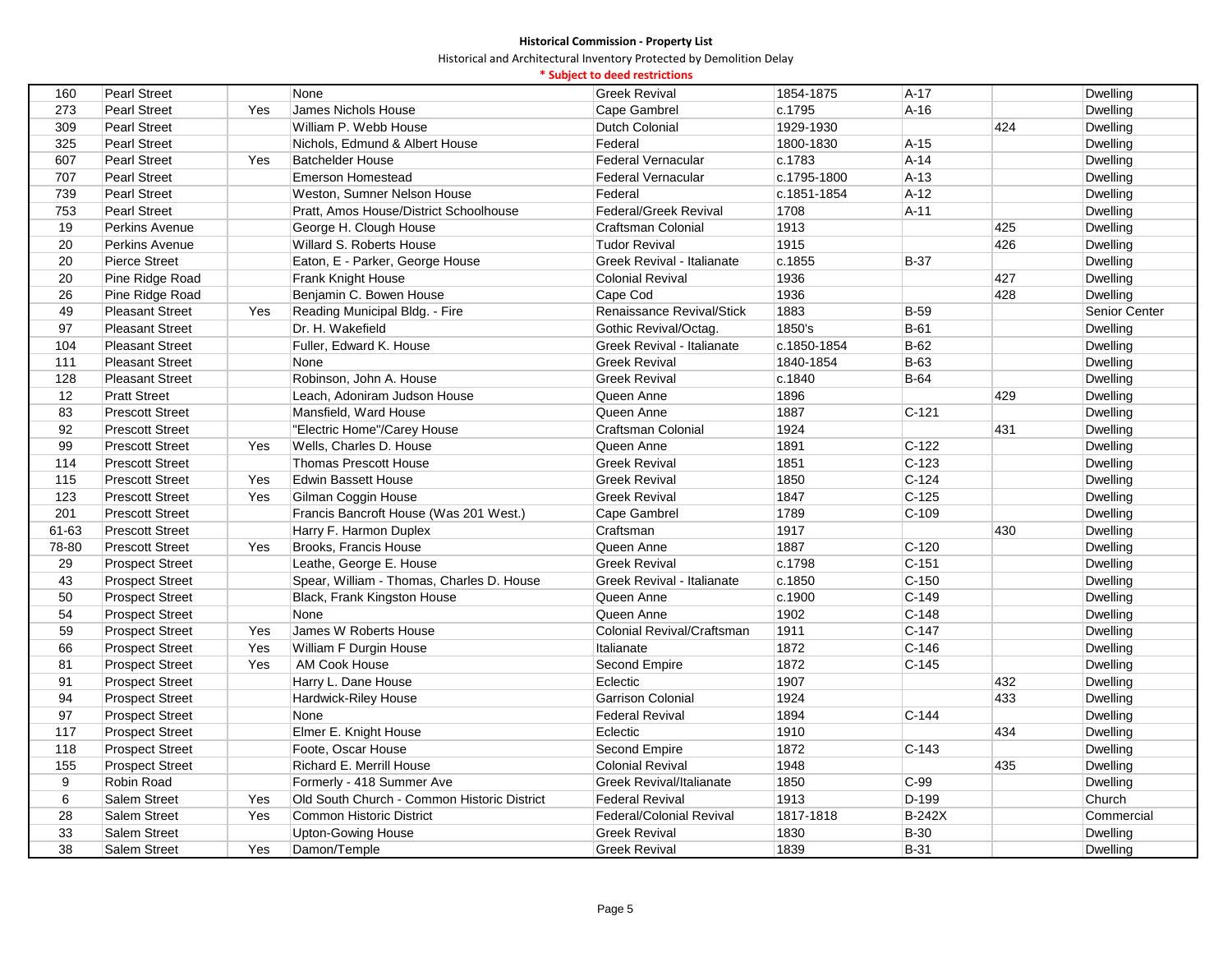Historical and Architectural Inventory Protected by Demolition Delay

# **\* Subject to deed restrictions**

| $B-32$<br>42<br><b>Salem Street</b><br>Yes<br>Dinsmore, S.H. House<br><b>Greek Revival/Italianate</b><br>1840<br>Dwelling<br>1792<br><b>B-33</b><br>52<br><b>Salem Street</b><br>Yes<br>Parker House<br>Federal<br>Dwelling<br>Federal<br><b>B-39</b><br>94<br><b>Salem Street</b><br>Parker, Solon Anson House<br>1817-1830<br>Dwelling<br><b>Greek Revival</b><br>118<br><b>Salem Street</b><br>Badger, George House<br>Before 1854<br>$B-41$<br>Dwelling<br>Federal<br>$B-43$<br>124<br><b>Salem Street</b><br>Davis, Thaddeas House<br>Pre 1830<br>Dwelling<br>Pierce, Samuel House<br>1875-1880<br>$B-44$<br>128<br>Salem Street<br>Yes<br>Queen Anne/Stick<br>Dwelling<br>136<br>Federal<br>$B-48$<br>Dwelling<br>Salem Street<br>Eaton, Dea. Eban House<br>c.1820-1854<br>145<br><b>Greek Revival</b><br>$B-49$<br>Salem Street<br>Yes<br>Manning, Charles House<br>1850<br>Dwelling<br>173<br>Queen Anne<br>$B-50$<br>Salem Street<br>Ruggles, William W. House & Barn<br>c.1890-1900<br>Dwelling<br>112-114<br>$B-40$<br>Salem Street<br>Pierce, J. House<br>Georgian/Federal<br>1840-1850<br>Dwelling<br>Yes<br>Harnden-Brown<br><b>B-34</b><br>60-62<br>Salem Street<br>Federal Queen Anne<br>1831<br>Dwelling<br>Sanborn Street<br><b>Colonial Revival</b><br>1924<br>264<br>11<br>New England Telephone Co<br>Commercial<br>17<br>Sanborn Street<br>1883<br>$C-187$<br>Pratt, Franklin House<br>Queen Anne/Stick<br>Dwelling<br>21<br>1931<br>265<br>Sanborn Street<br>Sanborn Apartments<br>Art Deco<br>Apartments<br>$C-186$<br>52<br>1906<br>Sanborn Street*<br>Comm Dist. Reading H S<br><b>Georgian Revival</b><br>Condominiums<br>Yes<br>25<br>$C-243$<br><b>School Street</b><br><b>Grouard House</b><br>Georgian<br>c.1740-1765<br>Dwelling<br>35<br>Scotland Road<br>Mitchell-Boothby House<br>Shingle Style<br>436<br>c.1880<br>Dwelling<br>437<br>62<br>Scotland Road<br>Harry A. Merchant, Jr. House<br>Col. Rev. Saltbox<br>1953<br>Dwelling<br>87<br>Scotland Road<br>Frank Noble House<br>Bungalow/Craftsman<br>1930<br>438<br>Dwelling<br>178<br>South Street<br>Yes<br>Joseph Damon House<br>Georgian/Vernacular<br>1754<br>$C-88$<br>Dwelling<br>197<br>South Street<br>Holcomb-Bird House<br><b>Tudor Revival</b><br>1931<br>439<br>Dwelling<br>291<br>South Street<br>Joseph Hopkins<br>Federal/Greek Revival<br>c.1831-1854<br>$C-87$<br>Dwelling<br>362<br>$C-86$<br>South Street<br>Weston, David F. House<br><b>Greek Revival</b><br>c.1850-1854<br>Dwelling<br><b>REA.256</b><br>163-165<br>South Street<br>Aaron Damon House<br>Federal<br>c.1791<br>Multi-family<br><b>Spring Street</b><br>Badger, George House<br>Fed. Vernacular/Italianate<br>c.1850's<br><b>B-35</b><br>Dwelling<br>31<br>Federal<br>$C-90$<br>15<br>Strawberry Hill<br>Aaron Parker house (Formerly 93 Walnut)<br>1813-1814<br>Dwelling<br>57<br>Alexander Osowick House<br>Contemporary<br>1949<br>440<br>Dwelling<br>Summer Avenue<br>141<br>$C-161$<br><b>Summer Avenue</b><br>"Uncle Mark" Temple House<br>Georgian<br>c.1753<br>Dwelling<br>Yes<br>1873<br>$C-160$<br>146<br>Yes<br>Second Empire<br>Dwelling<br>Summer Avenue<br>Wisteria Lodge<br>$C-159$<br>176<br>Summer Avenue<br>Yes<br>Dewey Place<br>Greek Revival/Italianate<br>1853<br>Dwelling |
|------------------------------------------------------------------------------------------------------------------------------------------------------------------------------------------------------------------------------------------------------------------------------------------------------------------------------------------------------------------------------------------------------------------------------------------------------------------------------------------------------------------------------------------------------------------------------------------------------------------------------------------------------------------------------------------------------------------------------------------------------------------------------------------------------------------------------------------------------------------------------------------------------------------------------------------------------------------------------------------------------------------------------------------------------------------------------------------------------------------------------------------------------------------------------------------------------------------------------------------------------------------------------------------------------------------------------------------------------------------------------------------------------------------------------------------------------------------------------------------------------------------------------------------------------------------------------------------------------------------------------------------------------------------------------------------------------------------------------------------------------------------------------------------------------------------------------------------------------------------------------------------------------------------------------------------------------------------------------------------------------------------------------------------------------------------------------------------------------------------------------------------------------------------------------------------------------------------------------------------------------------------------------------------------------------------------------------------------------------------------------------------------------------------------------------------------------------------------------------------------------------------------------------------------------------------------------------------------------------------------------------------------------------------------------------------------------------------------------------------------------------------------------------------------------------------------------------------------------------------------------------------------------------------------------------------------------------------------------------------------------------------------------------------------------------------------------------------------------------------------------------------------------------------------------------------------------------------------------------------------------------------------------|
|                                                                                                                                                                                                                                                                                                                                                                                                                                                                                                                                                                                                                                                                                                                                                                                                                                                                                                                                                                                                                                                                                                                                                                                                                                                                                                                                                                                                                                                                                                                                                                                                                                                                                                                                                                                                                                                                                                                                                                                                                                                                                                                                                                                                                                                                                                                                                                                                                                                                                                                                                                                                                                                                                                                                                                                                                                                                                                                                                                                                                                                                                                                                                                                                                                                                              |
|                                                                                                                                                                                                                                                                                                                                                                                                                                                                                                                                                                                                                                                                                                                                                                                                                                                                                                                                                                                                                                                                                                                                                                                                                                                                                                                                                                                                                                                                                                                                                                                                                                                                                                                                                                                                                                                                                                                                                                                                                                                                                                                                                                                                                                                                                                                                                                                                                                                                                                                                                                                                                                                                                                                                                                                                                                                                                                                                                                                                                                                                                                                                                                                                                                                                              |
|                                                                                                                                                                                                                                                                                                                                                                                                                                                                                                                                                                                                                                                                                                                                                                                                                                                                                                                                                                                                                                                                                                                                                                                                                                                                                                                                                                                                                                                                                                                                                                                                                                                                                                                                                                                                                                                                                                                                                                                                                                                                                                                                                                                                                                                                                                                                                                                                                                                                                                                                                                                                                                                                                                                                                                                                                                                                                                                                                                                                                                                                                                                                                                                                                                                                              |
|                                                                                                                                                                                                                                                                                                                                                                                                                                                                                                                                                                                                                                                                                                                                                                                                                                                                                                                                                                                                                                                                                                                                                                                                                                                                                                                                                                                                                                                                                                                                                                                                                                                                                                                                                                                                                                                                                                                                                                                                                                                                                                                                                                                                                                                                                                                                                                                                                                                                                                                                                                                                                                                                                                                                                                                                                                                                                                                                                                                                                                                                                                                                                                                                                                                                              |
|                                                                                                                                                                                                                                                                                                                                                                                                                                                                                                                                                                                                                                                                                                                                                                                                                                                                                                                                                                                                                                                                                                                                                                                                                                                                                                                                                                                                                                                                                                                                                                                                                                                                                                                                                                                                                                                                                                                                                                                                                                                                                                                                                                                                                                                                                                                                                                                                                                                                                                                                                                                                                                                                                                                                                                                                                                                                                                                                                                                                                                                                                                                                                                                                                                                                              |
|                                                                                                                                                                                                                                                                                                                                                                                                                                                                                                                                                                                                                                                                                                                                                                                                                                                                                                                                                                                                                                                                                                                                                                                                                                                                                                                                                                                                                                                                                                                                                                                                                                                                                                                                                                                                                                                                                                                                                                                                                                                                                                                                                                                                                                                                                                                                                                                                                                                                                                                                                                                                                                                                                                                                                                                                                                                                                                                                                                                                                                                                                                                                                                                                                                                                              |
|                                                                                                                                                                                                                                                                                                                                                                                                                                                                                                                                                                                                                                                                                                                                                                                                                                                                                                                                                                                                                                                                                                                                                                                                                                                                                                                                                                                                                                                                                                                                                                                                                                                                                                                                                                                                                                                                                                                                                                                                                                                                                                                                                                                                                                                                                                                                                                                                                                                                                                                                                                                                                                                                                                                                                                                                                                                                                                                                                                                                                                                                                                                                                                                                                                                                              |
|                                                                                                                                                                                                                                                                                                                                                                                                                                                                                                                                                                                                                                                                                                                                                                                                                                                                                                                                                                                                                                                                                                                                                                                                                                                                                                                                                                                                                                                                                                                                                                                                                                                                                                                                                                                                                                                                                                                                                                                                                                                                                                                                                                                                                                                                                                                                                                                                                                                                                                                                                                                                                                                                                                                                                                                                                                                                                                                                                                                                                                                                                                                                                                                                                                                                              |
|                                                                                                                                                                                                                                                                                                                                                                                                                                                                                                                                                                                                                                                                                                                                                                                                                                                                                                                                                                                                                                                                                                                                                                                                                                                                                                                                                                                                                                                                                                                                                                                                                                                                                                                                                                                                                                                                                                                                                                                                                                                                                                                                                                                                                                                                                                                                                                                                                                                                                                                                                                                                                                                                                                                                                                                                                                                                                                                                                                                                                                                                                                                                                                                                                                                                              |
|                                                                                                                                                                                                                                                                                                                                                                                                                                                                                                                                                                                                                                                                                                                                                                                                                                                                                                                                                                                                                                                                                                                                                                                                                                                                                                                                                                                                                                                                                                                                                                                                                                                                                                                                                                                                                                                                                                                                                                                                                                                                                                                                                                                                                                                                                                                                                                                                                                                                                                                                                                                                                                                                                                                                                                                                                                                                                                                                                                                                                                                                                                                                                                                                                                                                              |
|                                                                                                                                                                                                                                                                                                                                                                                                                                                                                                                                                                                                                                                                                                                                                                                                                                                                                                                                                                                                                                                                                                                                                                                                                                                                                                                                                                                                                                                                                                                                                                                                                                                                                                                                                                                                                                                                                                                                                                                                                                                                                                                                                                                                                                                                                                                                                                                                                                                                                                                                                                                                                                                                                                                                                                                                                                                                                                                                                                                                                                                                                                                                                                                                                                                                              |
|                                                                                                                                                                                                                                                                                                                                                                                                                                                                                                                                                                                                                                                                                                                                                                                                                                                                                                                                                                                                                                                                                                                                                                                                                                                                                                                                                                                                                                                                                                                                                                                                                                                                                                                                                                                                                                                                                                                                                                                                                                                                                                                                                                                                                                                                                                                                                                                                                                                                                                                                                                                                                                                                                                                                                                                                                                                                                                                                                                                                                                                                                                                                                                                                                                                                              |
|                                                                                                                                                                                                                                                                                                                                                                                                                                                                                                                                                                                                                                                                                                                                                                                                                                                                                                                                                                                                                                                                                                                                                                                                                                                                                                                                                                                                                                                                                                                                                                                                                                                                                                                                                                                                                                                                                                                                                                                                                                                                                                                                                                                                                                                                                                                                                                                                                                                                                                                                                                                                                                                                                                                                                                                                                                                                                                                                                                                                                                                                                                                                                                                                                                                                              |
|                                                                                                                                                                                                                                                                                                                                                                                                                                                                                                                                                                                                                                                                                                                                                                                                                                                                                                                                                                                                                                                                                                                                                                                                                                                                                                                                                                                                                                                                                                                                                                                                                                                                                                                                                                                                                                                                                                                                                                                                                                                                                                                                                                                                                                                                                                                                                                                                                                                                                                                                                                                                                                                                                                                                                                                                                                                                                                                                                                                                                                                                                                                                                                                                                                                                              |
|                                                                                                                                                                                                                                                                                                                                                                                                                                                                                                                                                                                                                                                                                                                                                                                                                                                                                                                                                                                                                                                                                                                                                                                                                                                                                                                                                                                                                                                                                                                                                                                                                                                                                                                                                                                                                                                                                                                                                                                                                                                                                                                                                                                                                                                                                                                                                                                                                                                                                                                                                                                                                                                                                                                                                                                                                                                                                                                                                                                                                                                                                                                                                                                                                                                                              |
|                                                                                                                                                                                                                                                                                                                                                                                                                                                                                                                                                                                                                                                                                                                                                                                                                                                                                                                                                                                                                                                                                                                                                                                                                                                                                                                                                                                                                                                                                                                                                                                                                                                                                                                                                                                                                                                                                                                                                                                                                                                                                                                                                                                                                                                                                                                                                                                                                                                                                                                                                                                                                                                                                                                                                                                                                                                                                                                                                                                                                                                                                                                                                                                                                                                                              |
|                                                                                                                                                                                                                                                                                                                                                                                                                                                                                                                                                                                                                                                                                                                                                                                                                                                                                                                                                                                                                                                                                                                                                                                                                                                                                                                                                                                                                                                                                                                                                                                                                                                                                                                                                                                                                                                                                                                                                                                                                                                                                                                                                                                                                                                                                                                                                                                                                                                                                                                                                                                                                                                                                                                                                                                                                                                                                                                                                                                                                                                                                                                                                                                                                                                                              |
|                                                                                                                                                                                                                                                                                                                                                                                                                                                                                                                                                                                                                                                                                                                                                                                                                                                                                                                                                                                                                                                                                                                                                                                                                                                                                                                                                                                                                                                                                                                                                                                                                                                                                                                                                                                                                                                                                                                                                                                                                                                                                                                                                                                                                                                                                                                                                                                                                                                                                                                                                                                                                                                                                                                                                                                                                                                                                                                                                                                                                                                                                                                                                                                                                                                                              |
|                                                                                                                                                                                                                                                                                                                                                                                                                                                                                                                                                                                                                                                                                                                                                                                                                                                                                                                                                                                                                                                                                                                                                                                                                                                                                                                                                                                                                                                                                                                                                                                                                                                                                                                                                                                                                                                                                                                                                                                                                                                                                                                                                                                                                                                                                                                                                                                                                                                                                                                                                                                                                                                                                                                                                                                                                                                                                                                                                                                                                                                                                                                                                                                                                                                                              |
|                                                                                                                                                                                                                                                                                                                                                                                                                                                                                                                                                                                                                                                                                                                                                                                                                                                                                                                                                                                                                                                                                                                                                                                                                                                                                                                                                                                                                                                                                                                                                                                                                                                                                                                                                                                                                                                                                                                                                                                                                                                                                                                                                                                                                                                                                                                                                                                                                                                                                                                                                                                                                                                                                                                                                                                                                                                                                                                                                                                                                                                                                                                                                                                                                                                                              |
|                                                                                                                                                                                                                                                                                                                                                                                                                                                                                                                                                                                                                                                                                                                                                                                                                                                                                                                                                                                                                                                                                                                                                                                                                                                                                                                                                                                                                                                                                                                                                                                                                                                                                                                                                                                                                                                                                                                                                                                                                                                                                                                                                                                                                                                                                                                                                                                                                                                                                                                                                                                                                                                                                                                                                                                                                                                                                                                                                                                                                                                                                                                                                                                                                                                                              |
|                                                                                                                                                                                                                                                                                                                                                                                                                                                                                                                                                                                                                                                                                                                                                                                                                                                                                                                                                                                                                                                                                                                                                                                                                                                                                                                                                                                                                                                                                                                                                                                                                                                                                                                                                                                                                                                                                                                                                                                                                                                                                                                                                                                                                                                                                                                                                                                                                                                                                                                                                                                                                                                                                                                                                                                                                                                                                                                                                                                                                                                                                                                                                                                                                                                                              |
|                                                                                                                                                                                                                                                                                                                                                                                                                                                                                                                                                                                                                                                                                                                                                                                                                                                                                                                                                                                                                                                                                                                                                                                                                                                                                                                                                                                                                                                                                                                                                                                                                                                                                                                                                                                                                                                                                                                                                                                                                                                                                                                                                                                                                                                                                                                                                                                                                                                                                                                                                                                                                                                                                                                                                                                                                                                                                                                                                                                                                                                                                                                                                                                                                                                                              |
|                                                                                                                                                                                                                                                                                                                                                                                                                                                                                                                                                                                                                                                                                                                                                                                                                                                                                                                                                                                                                                                                                                                                                                                                                                                                                                                                                                                                                                                                                                                                                                                                                                                                                                                                                                                                                                                                                                                                                                                                                                                                                                                                                                                                                                                                                                                                                                                                                                                                                                                                                                                                                                                                                                                                                                                                                                                                                                                                                                                                                                                                                                                                                                                                                                                                              |
|                                                                                                                                                                                                                                                                                                                                                                                                                                                                                                                                                                                                                                                                                                                                                                                                                                                                                                                                                                                                                                                                                                                                                                                                                                                                                                                                                                                                                                                                                                                                                                                                                                                                                                                                                                                                                                                                                                                                                                                                                                                                                                                                                                                                                                                                                                                                                                                                                                                                                                                                                                                                                                                                                                                                                                                                                                                                                                                                                                                                                                                                                                                                                                                                                                                                              |
|                                                                                                                                                                                                                                                                                                                                                                                                                                                                                                                                                                                                                                                                                                                                                                                                                                                                                                                                                                                                                                                                                                                                                                                                                                                                                                                                                                                                                                                                                                                                                                                                                                                                                                                                                                                                                                                                                                                                                                                                                                                                                                                                                                                                                                                                                                                                                                                                                                                                                                                                                                                                                                                                                                                                                                                                                                                                                                                                                                                                                                                                                                                                                                                                                                                                              |
|                                                                                                                                                                                                                                                                                                                                                                                                                                                                                                                                                                                                                                                                                                                                                                                                                                                                                                                                                                                                                                                                                                                                                                                                                                                                                                                                                                                                                                                                                                                                                                                                                                                                                                                                                                                                                                                                                                                                                                                                                                                                                                                                                                                                                                                                                                                                                                                                                                                                                                                                                                                                                                                                                                                                                                                                                                                                                                                                                                                                                                                                                                                                                                                                                                                                              |
|                                                                                                                                                                                                                                                                                                                                                                                                                                                                                                                                                                                                                                                                                                                                                                                                                                                                                                                                                                                                                                                                                                                                                                                                                                                                                                                                                                                                                                                                                                                                                                                                                                                                                                                                                                                                                                                                                                                                                                                                                                                                                                                                                                                                                                                                                                                                                                                                                                                                                                                                                                                                                                                                                                                                                                                                                                                                                                                                                                                                                                                                                                                                                                                                                                                                              |
|                                                                                                                                                                                                                                                                                                                                                                                                                                                                                                                                                                                                                                                                                                                                                                                                                                                                                                                                                                                                                                                                                                                                                                                                                                                                                                                                                                                                                                                                                                                                                                                                                                                                                                                                                                                                                                                                                                                                                                                                                                                                                                                                                                                                                                                                                                                                                                                                                                                                                                                                                                                                                                                                                                                                                                                                                                                                                                                                                                                                                                                                                                                                                                                                                                                                              |
|                                                                                                                                                                                                                                                                                                                                                                                                                                                                                                                                                                                                                                                                                                                                                                                                                                                                                                                                                                                                                                                                                                                                                                                                                                                                                                                                                                                                                                                                                                                                                                                                                                                                                                                                                                                                                                                                                                                                                                                                                                                                                                                                                                                                                                                                                                                                                                                                                                                                                                                                                                                                                                                                                                                                                                                                                                                                                                                                                                                                                                                                                                                                                                                                                                                                              |
| 186<br>1853<br>$C-158$<br><b>Summer Avenue*</b><br>Yes<br><b>Father Kemp's Place</b><br>Italianate<br><b>Dwelling</b>                                                                                                                                                                                                                                                                                                                                                                                                                                                                                                                                                                                                                                                                                                                                                                                                                                                                                                                                                                                                                                                                                                                                                                                                                                                                                                                                                                                                                                                                                                                                                                                                                                                                                                                                                                                                                                                                                                                                                                                                                                                                                                                                                                                                                                                                                                                                                                                                                                                                                                                                                                                                                                                                                                                                                                                                                                                                                                                                                                                                                                                                                                                                                        |
| 189<br>Queen Anne/Shingle<br>1888<br>$C-156$<br>Summer Avenue<br>Edgar N. Hunt<br>Dwelling                                                                                                                                                                                                                                                                                                                                                                                                                                                                                                                                                                                                                                                                                                                                                                                                                                                                                                                                                                                                                                                                                                                                                                                                                                                                                                                                                                                                                                                                                                                                                                                                                                                                                                                                                                                                                                                                                                                                                                                                                                                                                                                                                                                                                                                                                                                                                                                                                                                                                                                                                                                                                                                                                                                                                                                                                                                                                                                                                                                                                                                                                                                                                                                   |
| 198<br>1847<br>$C-155$<br>Temple, Roswell N. House<br><b>Greek Revival</b><br><b>Dwelling</b><br>Summer Avenue                                                                                                                                                                                                                                                                                                                                                                                                                                                                                                                                                                                                                                                                                                                                                                                                                                                                                                                                                                                                                                                                                                                                                                                                                                                                                                                                                                                                                                                                                                                                                                                                                                                                                                                                                                                                                                                                                                                                                                                                                                                                                                                                                                                                                                                                                                                                                                                                                                                                                                                                                                                                                                                                                                                                                                                                                                                                                                                                                                                                                                                                                                                                                               |
| 199<br>1878<br>$C-154$<br>Summer Avenue<br>"Father" Kemp's Place & Carriage House<br><b>Tudor Revival</b><br>Dwelling                                                                                                                                                                                                                                                                                                                                                                                                                                                                                                                                                                                                                                                                                                                                                                                                                                                                                                                                                                                                                                                                                                                                                                                                                                                                                                                                                                                                                                                                                                                                                                                                                                                                                                                                                                                                                                                                                                                                                                                                                                                                                                                                                                                                                                                                                                                                                                                                                                                                                                                                                                                                                                                                                                                                                                                                                                                                                                                                                                                                                                                                                                                                                        |
| 210<br>1927-1928<br>$C-250$<br>Summer Avenue<br>Coolidge, Arthur W. House<br><b>Colonial Revival</b><br>Dwelling                                                                                                                                                                                                                                                                                                                                                                                                                                                                                                                                                                                                                                                                                                                                                                                                                                                                                                                                                                                                                                                                                                                                                                                                                                                                                                                                                                                                                                                                                                                                                                                                                                                                                                                                                                                                                                                                                                                                                                                                                                                                                                                                                                                                                                                                                                                                                                                                                                                                                                                                                                                                                                                                                                                                                                                                                                                                                                                                                                                                                                                                                                                                                             |
| 211<br>1892<br>$C-153$<br>Summer Avenue<br>Charles A. Loring<br>Queen Anne/Stick Style<br>Dwelling                                                                                                                                                                                                                                                                                                                                                                                                                                                                                                                                                                                                                                                                                                                                                                                                                                                                                                                                                                                                                                                                                                                                                                                                                                                                                                                                                                                                                                                                                                                                                                                                                                                                                                                                                                                                                                                                                                                                                                                                                                                                                                                                                                                                                                                                                                                                                                                                                                                                                                                                                                                                                                                                                                                                                                                                                                                                                                                                                                                                                                                                                                                                                                           |
| 242<br>242 Summer Ave<br>1912<br>$C-114$<br>Summer Avenue<br>Yes<br>Shingle<br>Dwelling                                                                                                                                                                                                                                                                                                                                                                                                                                                                                                                                                                                                                                                                                                                                                                                                                                                                                                                                                                                                                                                                                                                                                                                                                                                                                                                                                                                                                                                                                                                                                                                                                                                                                                                                                                                                                                                                                                                                                                                                                                                                                                                                                                                                                                                                                                                                                                                                                                                                                                                                                                                                                                                                                                                                                                                                                                                                                                                                                                                                                                                                                                                                                                                      |
| Yes<br>$C-238$<br>276<br><b>Brackett House</b><br>Bungalow<br>שפוט, שפונושט,<br>1920<br>Summer Avenue<br>Dwelling                                                                                                                                                                                                                                                                                                                                                                                                                                                                                                                                                                                                                                                                                                                                                                                                                                                                                                                                                                                                                                                                                                                                                                                                                                                                                                                                                                                                                                                                                                                                                                                                                                                                                                                                                                                                                                                                                                                                                                                                                                                                                                                                                                                                                                                                                                                                                                                                                                                                                                                                                                                                                                                                                                                                                                                                                                                                                                                                                                                                                                                                                                                                                            |
| 284<br>Yes<br>$C-113$<br>Summer Avenue<br>Eaton-Prescott House<br>c.1757<br>Dwelling<br>امیشیم0                                                                                                                                                                                                                                                                                                                                                                                                                                                                                                                                                                                                                                                                                                                                                                                                                                                                                                                                                                                                                                                                                                                                                                                                                                                                                                                                                                                                                                                                                                                                                                                                                                                                                                                                                                                                                                                                                                                                                                                                                                                                                                                                                                                                                                                                                                                                                                                                                                                                                                                                                                                                                                                                                                                                                                                                                                                                                                                                                                                                                                                                                                                                                                              |
| 285<br>George W. Parker House<br>Queen Anne<br>1888<br>Summer Avenue<br>441<br>Dwelling                                                                                                                                                                                                                                                                                                                                                                                                                                                                                                                                                                                                                                                                                                                                                                                                                                                                                                                                                                                                                                                                                                                                                                                                                                                                                                                                                                                                                                                                                                                                                                                                                                                                                                                                                                                                                                                                                                                                                                                                                                                                                                                                                                                                                                                                                                                                                                                                                                                                                                                                                                                                                                                                                                                                                                                                                                                                                                                                                                                                                                                                                                                                                                                      |
| $C-112$<br>293<br>Wiswald, Clarence A. House<br>Queen Anne<br>1904<br>Summer Avenue<br>Dwelling                                                                                                                                                                                                                                                                                                                                                                                                                                                                                                                                                                                                                                                                                                                                                                                                                                                                                                                                                                                                                                                                                                                                                                                                                                                                                                                                                                                                                                                                                                                                                                                                                                                                                                                                                                                                                                                                                                                                                                                                                                                                                                                                                                                                                                                                                                                                                                                                                                                                                                                                                                                                                                                                                                                                                                                                                                                                                                                                                                                                                                                                                                                                                                              |
| 361<br>Joshua Eaton School<br><b>Colonial Revival</b><br>1949<br>269<br>School<br>Summer Avenue                                                                                                                                                                                                                                                                                                                                                                                                                                                                                                                                                                                                                                                                                                                                                                                                                                                                                                                                                                                                                                                                                                                                                                                                                                                                                                                                                                                                                                                                                                                                                                                                                                                                                                                                                                                                                                                                                                                                                                                                                                                                                                                                                                                                                                                                                                                                                                                                                                                                                                                                                                                                                                                                                                                                                                                                                                                                                                                                                                                                                                                                                                                                                                              |
| $C-98$<br>437<br>Summer Avenue<br>Nichols, R. House<br>Georgian/Federal<br>1839<br>Dwelling                                                                                                                                                                                                                                                                                                                                                                                                                                                                                                                                                                                                                                                                                                                                                                                                                                                                                                                                                                                                                                                                                                                                                                                                                                                                                                                                                                                                                                                                                                                                                                                                                                                                                                                                                                                                                                                                                                                                                                                                                                                                                                                                                                                                                                                                                                                                                                                                                                                                                                                                                                                                                                                                                                                                                                                                                                                                                                                                                                                                                                                                                                                                                                                  |
| $C-97$<br>472<br><b>Greek Revival</b><br>Late 1840's<br>Summer Avenue<br>Yes<br>Pratt, Stillman House<br>Dwelling                                                                                                                                                                                                                                                                                                                                                                                                                                                                                                                                                                                                                                                                                                                                                                                                                                                                                                                                                                                                                                                                                                                                                                                                                                                                                                                                                                                                                                                                                                                                                                                                                                                                                                                                                                                                                                                                                                                                                                                                                                                                                                                                                                                                                                                                                                                                                                                                                                                                                                                                                                                                                                                                                                                                                                                                                                                                                                                                                                                                                                                                                                                                                            |
| 483<br>Yes<br>$C-96$<br>Summer Avenue<br>Hesselton, Jonathan House<br>Cape<br>1830-1835<br>Dwelling                                                                                                                                                                                                                                                                                                                                                                                                                                                                                                                                                                                                                                                                                                                                                                                                                                                                                                                                                                                                                                                                                                                                                                                                                                                                                                                                                                                                                                                                                                                                                                                                                                                                                                                                                                                                                                                                                                                                                                                                                                                                                                                                                                                                                                                                                                                                                                                                                                                                                                                                                                                                                                                                                                                                                                                                                                                                                                                                                                                                                                                                                                                                                                          |
| $C-94$<br>484<br>Yes<br>Parker, Stillman House<br><b>Greek Revival</b><br>Dwelling<br><b>Summer Avenue</b><br>c.1851-1854                                                                                                                                                                                                                                                                                                                                                                                                                                                                                                                                                                                                                                                                                                                                                                                                                                                                                                                                                                                                                                                                                                                                                                                                                                                                                                                                                                                                                                                                                                                                                                                                                                                                                                                                                                                                                                                                                                                                                                                                                                                                                                                                                                                                                                                                                                                                                                                                                                                                                                                                                                                                                                                                                                                                                                                                                                                                                                                                                                                                                                                                                                                                                    |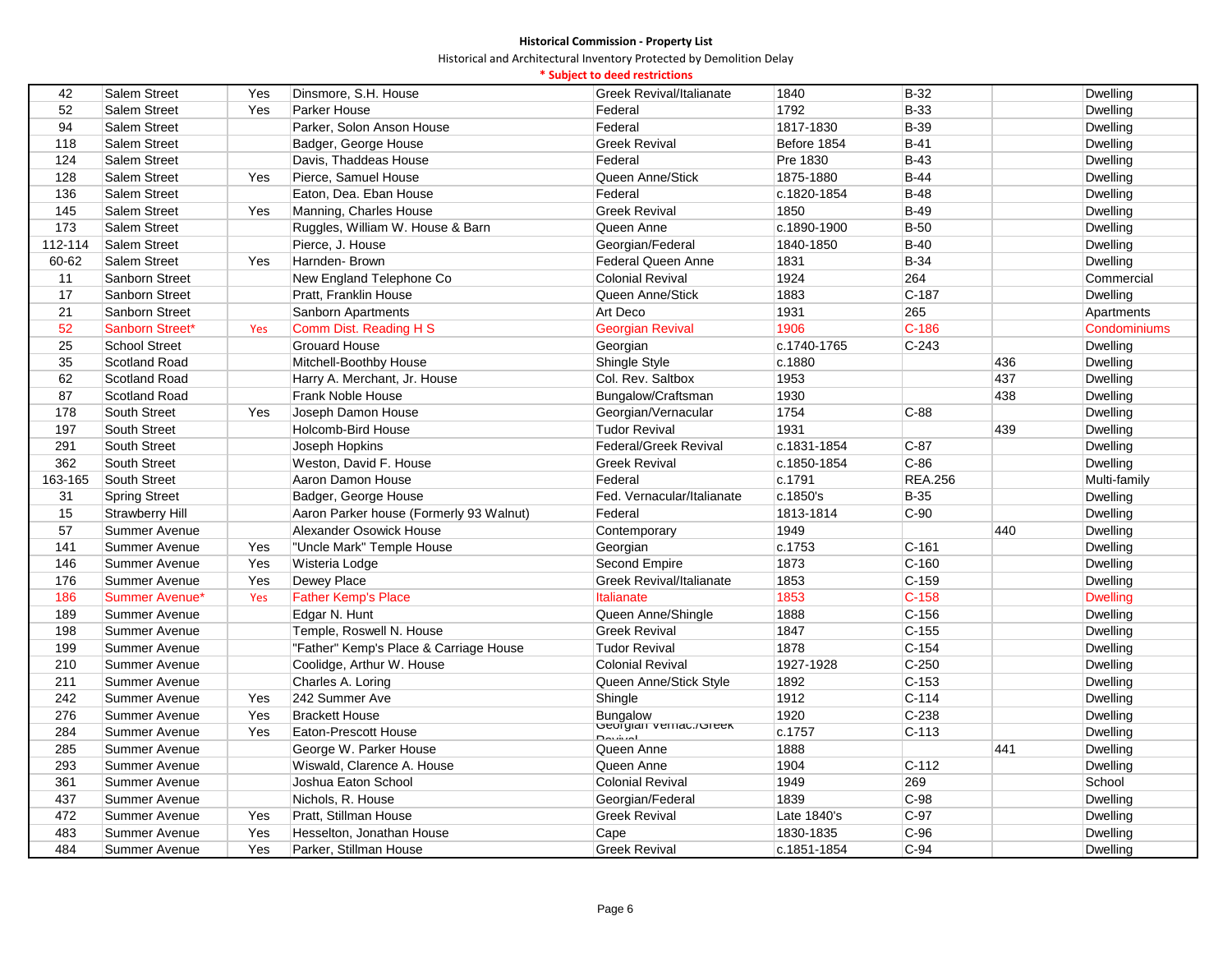|         |                           |     |                                      | * Subject to deed restrictions |                     |                |     |                   |
|---------|---------------------------|-----|--------------------------------------|--------------------------------|---------------------|----------------|-----|-------------------|
| 186A    | Summer Avenue*            | Yes | <b>Father Kemp's Barn</b>            | Italianate                     | 1853                | $C-157$        |     | <b>Barn</b>       |
|         | Summer Avenue             |     | Town Boundary Marker                 | <b>Granite Monument</b>        | After 1868          | $900-3$        |     | Monument          |
| 18      | <b>Temple Street</b>      |     | Pratt, W. R. House                   | <b>Greek Revival</b>           | 1850-1854           | $C-167$        |     | <b>Dwelling</b>   |
| 33      | <b>Temple Street</b>      |     | Annie M. Carroll House               | <b>Garrison Colonial</b>       | 1938                |                | 442 | Dwelling          |
| 44      | <b>Temple Street</b>      | Yes | Bliss, Annie M. House                | Bungalow                       | 1910-1911           | $C-166$        |     | Dwelling          |
| 45      | <b>Temple Street</b>      |     | Walter S. Parker Junior High School  | <b>Colonial Review</b>         | 1927                | <b>REA.266</b> |     | School/Auditorium |
| 65      | <b>Temple Street</b>      |     | Phillips, William House              | Italianate                     | c.1854              | $C-164$        |     | Dwelling          |
| 66      | <b>Temple Street</b>      |     | Gustavus Loring                      | Italianate                     | c.1856-1858         | $C-163$        |     | Dwelling          |
| 60-62   | <b>Temple Street</b>      |     | Swanson, Carl House                  | <b>Rational Revival</b>        | 1922                | $C-165$        |     | Dwelling          |
| 22      | <b>Union Street</b>       |     | Hubbard E Cox                        | <b>Greek Revival</b>           | c.1851-1854         | $B-53$         |     | Dwelling          |
| 29      | <b>Union Street</b>       |     | <b>William Parker House</b>          | Georgian/Federal               | c.1826              | $B-54$         |     | Multi-family      |
| 26      | Vine Street               |     | Robert & Anne Barclay House          | Cape Cod                       | 1935                |                | 443 | Dwelling          |
| 72      | Vine Street               |     | Albert Webber House                  | Craftsman                      | 1921                |                | 444 | Dwelling          |
| 65      | <b>Wakefield Street</b>   |     | Ebenezer Weston                      | Georgian                       | c.1726              | 265            |     | Dwelling          |
| 77      | <b>Wakefield Street</b>   |     | Wakefield, John House                |                                | c.1840-1854         | $A-19$         |     | Dwelling          |
| 50      | <b>Walnut Street</b>      |     | Davis, William Wallace House         | Italianate                     | 1873                | $C-93$         |     | Dwelling          |
| 55      | <b>Walnut Street</b>      | Yes | Parker, William house                | Federal                        | c.1796              | $C-92$         |     | Dwelling          |
| 86      | <b>Walnut Street</b>      |     | Parker, William House                | Federal                        | c.1827              | $C-91$         |     | Dwelling          |
| 39-41   | <b>Walnut Street</b>      |     | Parker, William Strong House         | <b>Greek Revival</b>           | 1840-1854           | C-93A          |     | Dwelling          |
| 13      | <b>Washington Street</b>  |     | Bancroft, Wendell House              | <b>Greek Revival</b>           | 1857-1858           | $C-119$        |     | Dwelling          |
| 20      | <b>Washington Street</b>  | Yes | Bancroft, Wendell House              | <b>Gothic Revival</b>          | 1867-1870           | $C-118$        |     | <b>Dwelling</b>   |
| 103     | <b>Washington Street*</b> | Yes | <b>Parker Tavern</b>                 | <b>First Period</b>            | c.1693 or 1724-1725 | $C-117$        |     | <b>Museum</b>     |
| 172     | <b>Washington Street</b>  |     | Rodgers, George House                | Italianate                     | c.1850-1854         | $B-72$         |     | Dwelling          |
| 215     | <b>Washington Street</b>  |     | Doucette, Frank House                | <b>Greek Revival</b>           | c.1854              | $B-73$         |     | Dwelling          |
| $\bf 8$ | <b>Wells Road</b>         |     | Hershel B. Rich House & Garage       | Bungalow                       | 1913                |                | 445 | Dwelling          |
| 86      | <b>West Street</b>        | Yes | Jabez Weston House                   | Georgian/Vernacular            | c.1779              | $C-102$        |     | Dwelling          |
| 116     | <b>West Street</b>        |     | Johnson, Alden S. House              | Victorian Gothic               | c.1898              | $C-105$        |     | Dwelling          |
| 132     | <b>West Street</b>        | Yes | Samuel Parker House                  | Cape/Gambrel                   | c.1795-1796         | $C-106$        |     | Dwelling          |
| 168     | <b>West Street</b>        |     | David Nichols House                  | <b>Greek Revival</b>           | c.1850              | $C-108$        |     | Dwelling          |
| 206     | <b>West Street</b>        | Yes | Leathe, John Brooks House            | <b>Greek Revival</b>           | c.1831-1840         | $C-110$        |     | Dwelling          |
| 218     | <b>West Street</b>        |     | Weston & Temple/Dragon Corner Store  | Federal/Greek Revival          | 1810-1830           | $C-111$        |     | Dwelling          |
| 229     | <b>West Street</b>        | Yes | Weston, Ephraim House                | Federal                        | c.1800              | $C-137$        |     | Dwelling          |
| 232     | <b>West Street</b>        | Yes | <b>Bancroft Samuel House</b>         | Georgian                       | c.1748              | $C-138$        |     | Dwelling          |
| 240     | <b>West Street</b>        |     | Buxton, Albert House                 | Georgian/Vernacular            | c.1836-1840         | $C-139$        |     | Dwelling          |
| 299     | <b>West Street</b>        |     | Jonathan Temple House                | Georgian                       | 1792                | $C-140$        |     | Dwelling          |
| 320     | <b>West Street</b>        |     | Bancroft, Thomas House               | <b>First Period</b>            | c.1720              | <b>REA.258</b> |     | Dwelling          |
| 441     | <b>West Street</b>        |     | Norris, Lewis House                  | Federal                        | c.1854              | $C-141$        |     | Dwelling          |
| 212-214 | <b>West Street</b>        |     | Leathe, James B. House               | <b>Greek Revival</b>           | Pre 1854            | <b>REA.331</b> |     | Condominiums      |
| 34      | <b>Whittier Road</b>      |     | McDonough, Thomas House              | Cape Cod                       | 1941                |                | 446 | Dwelling          |
| 121     | <b>Willow Street</b>      | Yes | Hartwell, George House               | Bungalow                       | 1918                | $C-162$        |     | Dwelling          |
| 17      | Winthrop Ave              |     | Galvin, James House                  | Victorian Gothic/Vernacular    | 1890                | $D-203$        |     | Dwelling          |
| 19      | <b>Woburn Street</b>      | Yes | Common Dist. Benjamin Boyce          | <b>Greek Revival</b>           | 1840                | $C-173$        |     | Dwelling          |
| 25      | <b>Woburn Street</b>      | Yes | Common District First Congregational | <b>Collegiate Gothic</b>       | 1911                | $C-174$        |     | Dwelling          |
| 53      | <b>Woburn Street</b>      |     | Atkinson, George H. House            | Queen Anne                     | 1893                | $C-175$        |     | Dwelling          |
| 54      | <b>Woburn Street</b>      | Yes | Brande, Dr. Mahlon House             | Queen Anne                     | 1895                | $C-176$        |     | Dwelling          |
| 57      | Woburn Street             | Yes | Danforth, Alfred House               | Queen Anne                     | 1887                | $C-177$        |     | Dwelling          |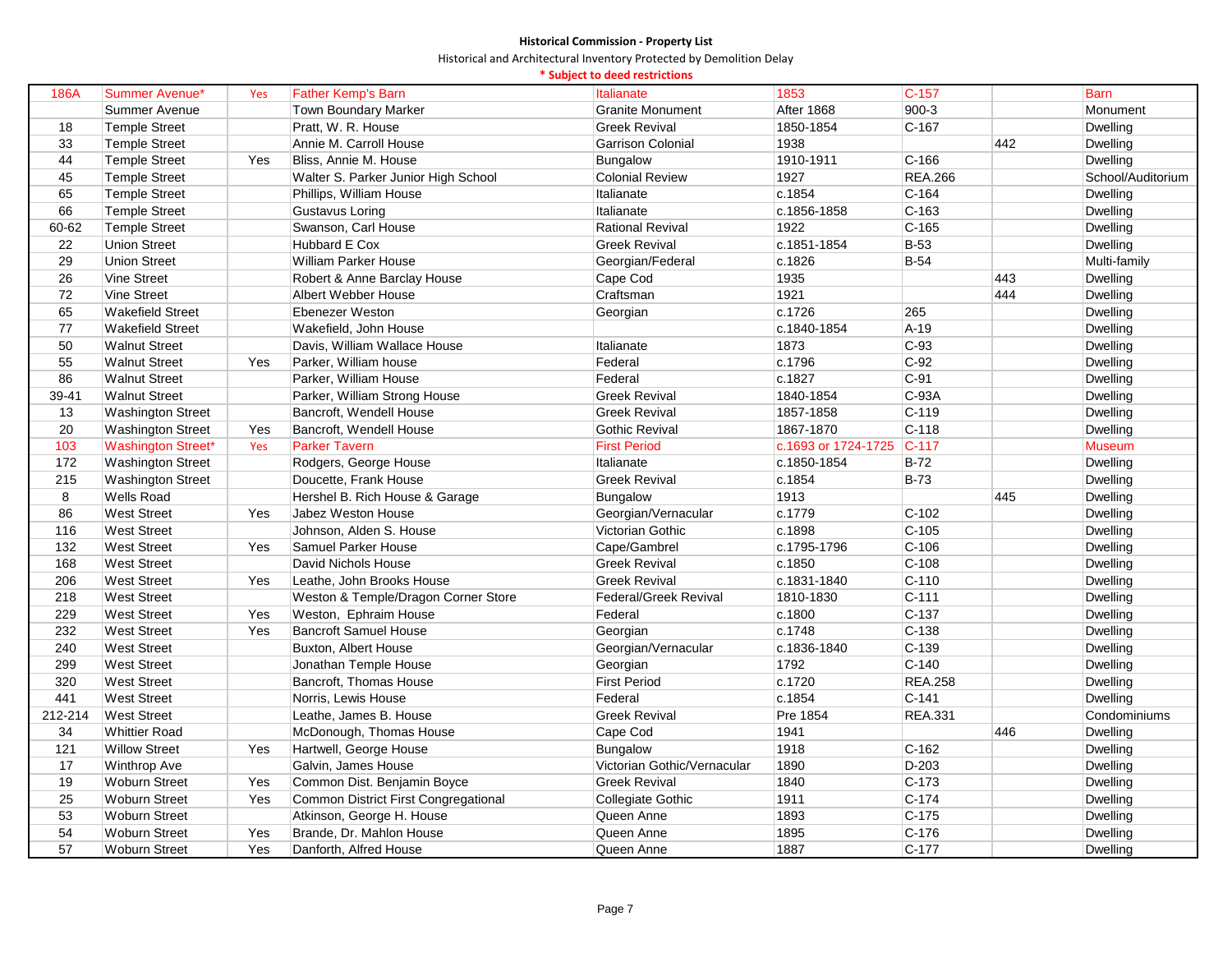|         |                      |     |                                      | * Subject to deed restrictions |             |           |     |                 |
|---------|----------------------|-----|--------------------------------------|--------------------------------|-------------|-----------|-----|-----------------|
| 89      | <b>Woburn Street</b> | Yes | <b>Carter Mansion</b>                | Fed./Italianate/Queen Anne     | 1802        | $C - 180$ |     | <b>Dwelling</b> |
| 90      | <b>Woburn Street</b> |     | Brown, Dr. Henry A. House            | Queen Anne/Col. Revival        | 1888        | $C-181$   |     | Dwelling        |
| 97      | <b>Woburn Street</b> |     | Church of the Good Shepard-Episcopal | <b>Tudor Revival</b>           | 1925        | 267       |     | Church          |
| 100     | <b>Woburn Street</b> |     | <b>Buck, Franklin House</b>          | <b>Greek Revival</b>           | c.1861-1864 | $C-182$   |     | Dwelling        |
| 151     | <b>Woburn Street</b> |     | Hart, Joseph T. House                | <b>Greek Revival</b>           | 1854        | $C-136$   |     | Dwelling        |
| 155     | Woburn Street        |     | <b>Elmer Robinson House</b>          | Craftsman/Prairie              | 1922        |           | 447 | Dwelling        |
| 177     | <b>Woburn Street</b> | Yes | Woburn St. Historic District         | Greek Revival/Queen Anne       | 1848        | $C-244X$  |     | Dwelling        |
| 183     | <b>Woburn Street</b> | Yes | Woburn St. Historic District         | <b>Colonial Revival</b>        | 1899        | $C-135$   |     | Dwelling        |
| 186     | <b>Woburn Street</b> | Yes | Woburn St. Historic District         | Italianate                     | 1865-1868   | $C-246X$  |     | Rectory         |
| 192     | <b>Woburn Street</b> | Yes | Woburn St. Historic District         | <b>Greek Revival</b>           | 1850        | $C - 134$ |     | <b>Dwelling</b> |
| 198     | <b>Woburn Street</b> | Yes | Woburn St. Historic District         | <b>Colonial Revival</b>        | 1912-1913   | $C-236X$  |     | <b>Dwelling</b> |
| 201     | <b>Woburn Street</b> | Yes | Woburn St. Historic District         | Federal                        | Before 1795 | $C-133$   |     | Dwelling        |
| 206     | <b>Woburn Street</b> | Yes | Woburn St. Historic District         | Shingle                        | 1892        | $C-132$   |     | Dwelling        |
| 207     | <b>Woburn Street</b> | Yes | Woburn St. Historic District         | Craftsman                      | 1910-1912   | $C-231X$  |     | Dwelling        |
| 212     | <b>Woburn Street</b> | Yes | Woburn St. Historic District         | <b>Colonial Revival</b>        | 1891        | $C-234X$  |     | <b>Dwelling</b> |
| 216     | <b>Woburn Street</b> | Yes | Woburn St. Historic District         | <b>Colonial Revival</b>        | c.1890      | 232X      |     | Dwelling        |
| 217     | <b>Woburn Street</b> | Yes | Woburn St. Historic District         | <b>Federal Revival</b>         | Before 1815 | $C-131$   |     | Dwelling        |
| 220     | <b>Woburn Street</b> | Yes | Woburn St. Historic District         | <b>Colonial Revival</b>        | 1915        | $C-235X$  |     | Dwelling        |
| 227     | <b>Woburn Street</b> | Yes | Woburn St. Historic District         | Queen Anne                     | 1888        | $C-130$   |     | Dwelling        |
| 228     | <b>Woburn Street</b> | Yes | Woburn St. Historic District         | Queen Anne/Col. Revival        | 1895-1896   | $C-129$   |     | Dwelling        |
| 249     | <b>Woburn Street</b> |     | <b>Bradley Bancroft House</b>        | <b>Greek Revival</b>           | 1850-1854   | $C-128$   |     | Dwelling        |
| 263     | <b>Woburn Street</b> |     | Bancroft, Charles House              | <b>Greek Revival</b>           | c.1848      | $C-127$   |     | Dwelling        |
| 276     | <b>Woburn Street</b> | Yes | Lewis House                          | <b>Colonial Revival</b>        | 1878        | $C-238$   |     | <b>Dwelling</b> |
| 283     | <b>Woburn Street</b> |     | Noyes & Ella French House            | <b>Dutch Colonial</b>          | 1924        |           | 448 | Dwelling        |
| 302     | <b>Woburn Street</b> |     | Nichols, Amos House                  | <b>Greek Revival</b>           | 1854        | $C - 126$ |     | Dwelling        |
| 142-144 | Woburn Street        |     | David C. Temple                      | Italianate                     | c.1871-1874 | $C-183$   |     | Dwelling        |
| 186A    | <b>Woburn Street</b> | Yes | Woburn St. Historic District         | Gothic High Victorian          | 1908-1909   | $C-245$   |     | Church          |
| 189-191 | <b>Woburn Street</b> | Yes | Woburn St. Historic District         | Queen Anne/Stick               | c.1879-1880 | $C-233X$  |     | Dwelling        |
| 62-64   | <b>Woburn Street</b> |     | Smalley, Dr. Fred L. House           | <b>Colonial Revival</b>        | 1911        | $C-178$   |     | Dwelling        |
| 65-67   | <b>Woburn Street</b> |     | William Wakefield                    | Federal Vernacular             | 1815        | $C-179$   |     | <b>Dwelling</b> |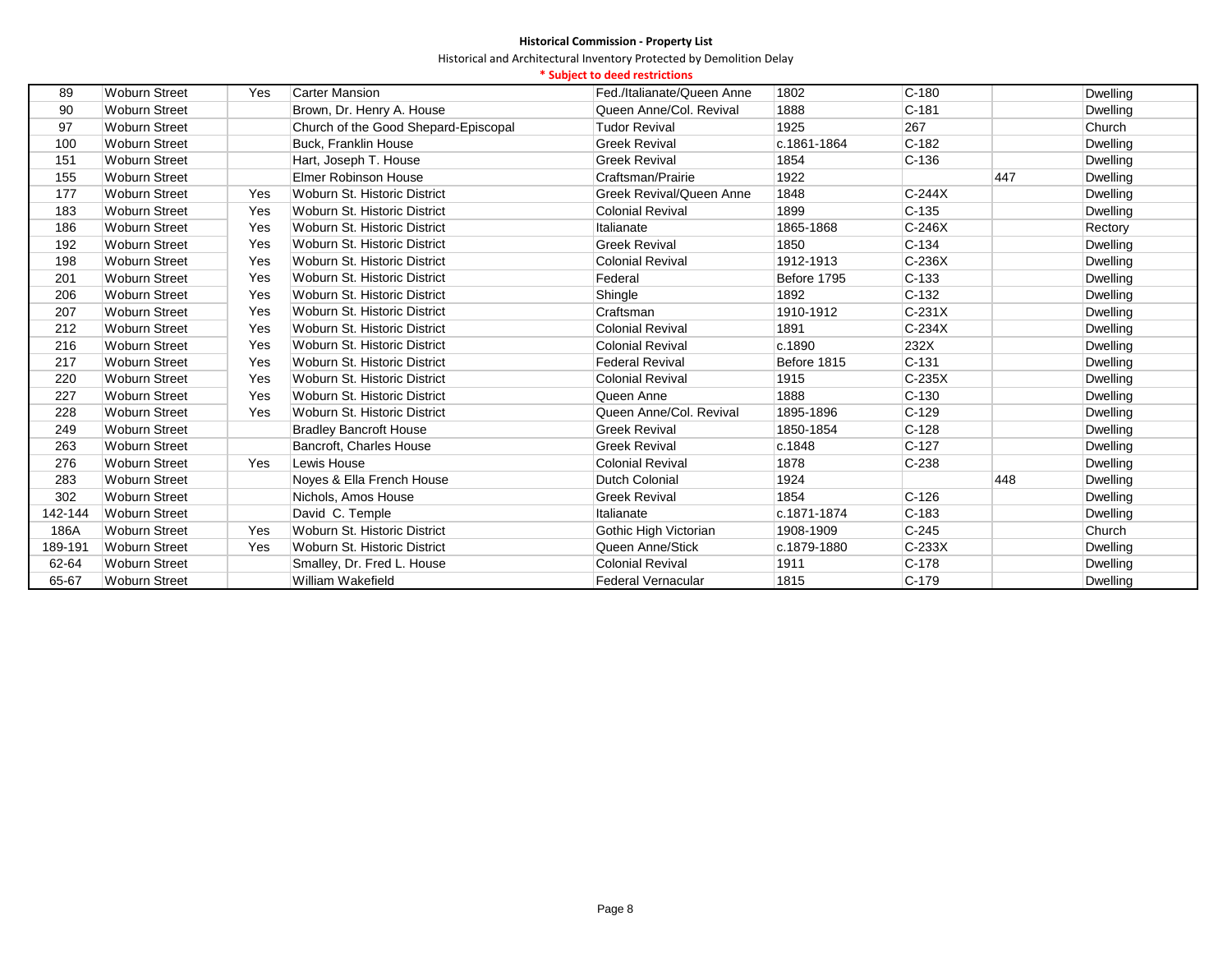#### Historical Commission - Property List Historical and Architectural Inventory Protected by Demolition Delay Demolished Homes

| 坓        | <b>Street</b>          | <b>Name of Property</b>                                 | Style                        | Date        | 1980           | 2010 | <b>Current Use/Status</b> | <b>Notes</b>                            |
|----------|------------------------|---------------------------------------------------------|------------------------------|-------------|----------------|------|---------------------------|-----------------------------------------|
| 200      | Ash Street             | Moved 1870                                              | Possibly late Federal        |             | $B-81$         |      | <b>Demolished</b>         |                                         |
|          | Auburn Street          | <b>Water Reservoir</b>                                  | Standpipe                    | 1890-1891   | D-206          |      | <b>Demolished</b>         |                                         |
| 30-32    | <b>Elliott Street</b>  | Brown, Elnathan House                                   | Italianate Stick             | 1874        | $B-71$         |      | Demolished                |                                         |
| 458      | <b>Franklin Street</b> | Richard Parker/Benjamin Parker House                    | Colonial                     | c.1731      | <b>REA.257</b> |      | <b>Demolished</b>         |                                         |
| 24       | Gould Street *         | Nat. Reg. Ace Art Co                                    | <b>Art Deco</b>              | 1924        | $C-170$        |      | Demolished                | 2019 for App'ts & Mixed Use             |
| 24       | <b>Grove Street</b>    | Tibbets, Asa P. House                                   | <b>Greek Revival</b>         | 1831-1854   | $D-215$        |      | Demolished                | <b>Demolished 2019</b>                  |
| 7 to 9   | <b>Harnden Street</b>  | Harnden/Wright (Berson's Corner)                        |                              | c.1857      | $B-52$         |      | <b>Demolished</b>         | <b>Now Commercial</b>                   |
| 309      | <b>Haven Street</b>    | Nat. Reg. Elliott, Luther House                         | <b>Greek Revival</b>         | 1850        | $B-66$         |      | <b>Demolished</b>         | 2016 for Two Family                     |
|          | Jacob Way              | <b>Addison Wesley</b>                                   |                              | 1955-1956   |                |      | Demolished                | <b>Condominiums</b>                     |
| 116      | Lowell Street          | Bancroft, Emory House                                   | Federal                      | Pre 1765    | D-212          |      | Demolished                | <b>Demolished 2015</b>                  |
| 255      | Lowell Street          | Lowell Street School                                    | <b>Colonial Revival</b>      | 1911        | 228            |      | <b>Demolished</b>         | <b>Demolished 1977</b>                  |
| 258      | Main Street            | Goodwin House                                           | Federal                      | c.1800      | $B-75$         |      | Demolished                | Demolished 2016                         |
| 1037     | <b>Main Street</b>     | Octagonal stand/Tool shed                               | Outbuilding                  | Pre 1930    | $A-25$         |      | <b>Demolished</b>         | Demolished 2002                         |
| 1375     | <b>Main Street</b>     | <b>Sumner Cheney House</b>                              | <b>Greek Revival</b>         | c.1840      | A-228          |      | <b>Demolished</b>         | Demolished 2002                         |
| 605-607  | <b>Main Street</b>     | Shoe shop/Grocery store                                 | Commercial                   | c.1841      | $B-74$         |      | <b>Demolished</b>         | <b>Demolished 1998</b>                  |
|          | Mill Street            | Lobs Pound Mill (Saw & Grist Mill) - Archeological Site | Mills & Bridge               | 17th Cent.  | D-Arch         |      | Demolished                | <b>Granite saved</b>                    |
|          | <b>Mineral Street</b>  | B&M RR Portland Line West BR# 12.55                     | Bridge                       | 1917        |                | No#  | <b>Demolished</b>         | <b>Demolished &amp; Replaced</b>        |
| 10 to 12 | Pierce Street          | Pierce Organ Pipe Factory                               | Italianate                   | 1852        | $B-38$         |      | <b>Demolished</b>         | <b>Demolished 2011 for Condominiums</b> |
| 67       | <b>Pleasant Street</b> | <b>Police Station</b>                                   | <b>Colonial Revival</b>      | 1930        | 229            |      | Demolished                | Demolished 2001 for parking lot         |
| 75       | <b>Pleasant Street</b> | E. Buxton House                                         | <b>Greek Revival</b>         | 1840-1854   | $B-60$         |      | <b>Demolished</b>         | Demolished 2009 for Duplex              |
| 12       | <b>Prospect Street</b> | Prospect Street School                                  | Rational Rev./Shingle        | 1887-1888   | $C-152$        |      | Demolished                | Demolished                              |
| 119      | <b>Salem Street</b>    | French, Garner House                                    | <b>Federal Vernacular</b>    | 1834-1839   | $B-42$         |      | <b>Demolished</b>         | <b>Demolished 2018</b>                  |
| 79-81    | <b>Salem Street</b>    | Nat. Reg. Allen, Samuel                                 | <b>Federal/Greek Revival</b> | 1840-1850   | $B-36$         |      | <b>Demolished</b>         | <b>Demolished 2020</b>                  |
| 159      | Wakefield Street       | Brown, Horatio G. House                                 | <b>Greek Revival</b>         | c.1857-1860 | $A-20$         |      | <b>Demolished</b>         | <b>Demolished 2002</b>                  |
| 63       | <b>West Street</b>     | Indian Head Farm/Weston, Abidjah Jr. Hse.               | Federal                      | 1798        | $C-101$        |      | Demolished                | <b>Demolished 1985</b>                  |